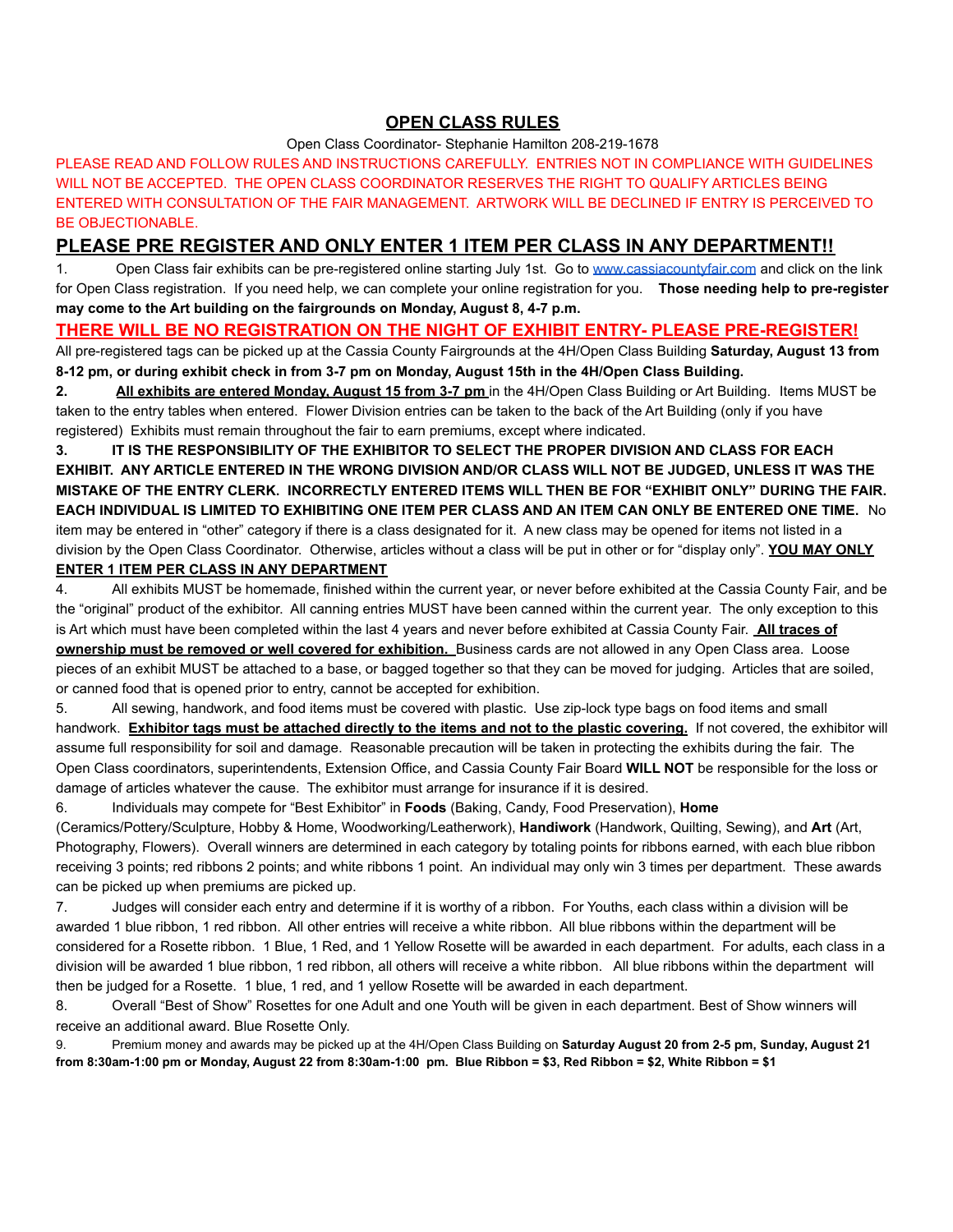10. Exhibits must be picked up Sunday, August 21 from 8:30am-1:00 pm or Monday, August 22 from 8:30am-1:00pm in the 4H/Open Class Building. People picking up exhibits, MUST HAVE the claim stub or a note from the exhibitor allowing them to pick up the display. **ANY** EXHIBITS NOT PICKED UP BY THE DEADLINE WILL BE TAKEN TO THE FAIR OFFICE and disposed of after 30 days.

# **DEPARTMENT: ART**

## **Superintendent: Shawna Kunzler**

- 1. Parents please be aware that your children's artwork is on display for the public to view. Youth art does not need framing, but must be matted or on poster board to be hang-able, appropriate to the weight and size of the exhibit and include a sturdy wire hanger.
- 2. Professional art shall not include art copied, all or in part, from published photos, magazines, greeting cards, or other professional artwork. Proof of originality may be required at any time. **IN ADDITION, PROFESSIONAL ART SHALL NOT INCLUDE ARTWORK COMPLETED IN AN ART WORKSHOP.**
- 3. Artists may enter one piece per class only; youth, amateur, or professional.
- 4. It is the responsibility of the exhibitor to select the proper division and class for each exhibit. Assistance will be available when entering for exhibitors who have questions about their exhibits.
- 5. Fine Art Definition: "Fine Art" refers to art submitted in either amateur or professional classes. It must be defined as paintings completed on canvas, canvas board, Masonite, art board, or paper. Paintings shall be completed by using oil, acrylic, watercolor, casein, chalk, pastel, ink, colored pencils, and/or graphite. Paintings completed on barn wood, leather, metal, bone, or stone are not acceptable.
- 6. Digital Art must be original drawing or painting done, using digital methods (no enhanced photo).
- 7. Artwork must be the work of the exhibitor, completed within the past four years and **not previously entered in this fair.**
- 8. Submission of artwork signifies acceptance of such rules.

**Division 101: Youth (5-8 years old)**

- 9. In cases of interpretation of specific rules applicable to the Art Department, the Art Superintendent has final authority.
- 10. Any entry deemed objectionable by the Open Class coordinator, Art Superintendent and/or member of the Fair board may be denied entry.
- **11. ENTRY SIZE:** Paintings shall not exceed 38" x 48" including frame
- **12. MATTING, FRAMING, ETC**: Amateur and professional paintings require frames. Watercolor, pastels, and chalk entries ONLY may have mats and sturdy wire hangers. SAW TOOTH HOOKS ARE NOT ACCEPTABLE. Entries that fall out of frames or fall off the wall due to inadequate matting or framing will be removed and stored for duration of the Fair. Oil paintings must be dry.
- 13. General rules and regulations of the Fair as found elsewhere in the fair book will apply in the Art Department.

### **DEPARTMENT: ART- YOUTH**

| <b>Class</b>                          |                            |                            |
|---------------------------------------|----------------------------|----------------------------|
| 1. Color                              | 5. Oil/acrylic- any animal | 9. Watercolor- any people  |
| 2. Black & White                      | 6. Oil/acrylic- any people | 10. Watercolor- other      |
| 3. Fair Theme                         | 7. Oil/acrylic- all other  |                            |
| 4 Pastels or charcoal                 | 8. Watercolor- any animal  |                            |
| Division 102: Youth (9-12 years old)  |                            |                            |
| <b>Class</b>                          |                            |                            |
| 1.Color                               | 5. Oil/acrylic- any animal | 9. Watercolor- any people  |
| 2. Black & White                      | 6. Oil/acrylic- any people | 10. Watercolor- other      |
| 3. Fair Theme                         | 7.Oil/acrylic-all other    |                            |
| 4 Pastels or charcoal                 | 8. Watercolor- any animal  |                            |
| Division 103: Youth (13-15 years old) |                            |                            |
| <b>Class</b>                          |                            |                            |
| 1.Color                               | 5. Oil/acrylic- any animal | 9. Watercolor- any people  |
| 2. Black & White                      | 6. Oil/acrylic- any people | 10. Watercolor- other      |
| 3. Fair Theme                         | 7. Oil/acrylic- all other  |                            |
| 4 Pastels or charcoal                 | 8. Watercolor- any animal  |                            |
| Division 104: Youth (16-18 years old) |                            |                            |
| <b>Class</b>                          |                            |                            |
| 1.Color                               | 6. Drawing, Color          | 11. Watercolor- any animal |
| 2. Black & White                      | 7. Fair Theme              | 12. Watercolor- any people |
| 3.Digital                             | 8. Oil/acrylic- any animal | 13. Watercolor- other      |
| 4. Drawing, Anime                     | 9. Oil/acrylic- any people | 14. Pastels or charcoal    |
| 5. Drawing, Black & White             | 10. Oil/acrylic- all other |                            |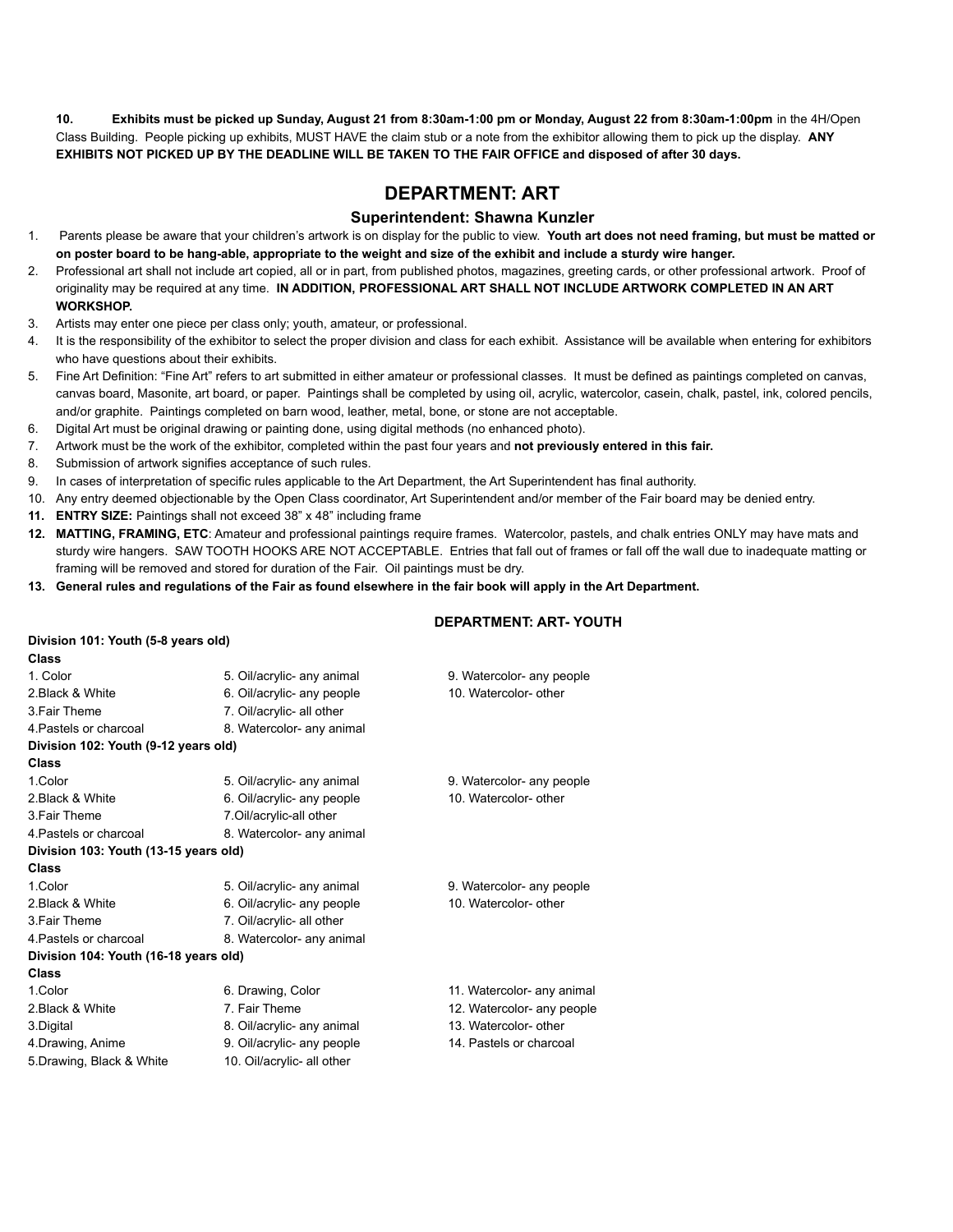## **DEPARTMENT: ART- ADULT**

## **Division 105: Amateur**

| Original work, copy work or classroom work<br>Class                                              |             |          |                                                                                                                                                 |
|--------------------------------------------------------------------------------------------------|-------------|----------|-------------------------------------------------------------------------------------------------------------------------------------------------|
| 1. Oil or Acrylic- animals, birds, reptiles                                                      |             |          | 3. Oil or Acrylic- floral                                                                                                                       |
| 2. Oil or Acrylic- architecture- interiors/exteriors                                             |             |          | 4. Oil or Acrylic- landscape                                                                                                                    |
| 5. Oil or Acrylic- landscape w/structure, people, or animals                                     |             |          | 23. Watercolor- other                                                                                                                           |
| 6. Oil or Acrylic- Potraits/or figures                                                           |             |          | 24. Drawing- Pencil/Ink- animals, birds, reptiles                                                                                               |
| 7. Oil or Acrylic- Still life                                                                    |             |          | 25. Drawing- Pencil/Ink- Black & White                                                                                                          |
| 8.Oil or Acrylic- Skies                                                                          |             |          | 26. Drawing- Pencil/Ink- Color                                                                                                                  |
| 9. Oil or Acrylic- Waterscapes- oceans, lakes, rivers                                            |             |          | 27. Drawing- Pencil/Ink- Portraits                                                                                                              |
| 10.0il or Acrylic- 2 Color                                                                       |             |          | 28. Drawing- Pencil/Ink- Other                                                                                                                  |
| 11.Oil or Acrylic- abstraction                                                                   |             |          | 29. Drawing- Pastels/Charcoal- animals, birds, reptiles                                                                                         |
| 12.Oil or Acrylic- Fair Theme                                                                    |             |          | 30. Drawing- Pastels/Charcoal- Black & White                                                                                                    |
| 13.Oil or Acrylic-Other                                                                          |             |          | 31. Drawing- Pastels/Charcoal- Color                                                                                                            |
| 14. Watercolor- animals, birds, reptiles                                                         |             |          | 32. Drawing- Pastels/Charcoal- Portraits                                                                                                        |
| 15. Watercolor- architecture- interiors/exteriors                                                |             |          | 33, Drawing- Pastels/Charcoal-Other                                                                                                             |
| 16. Watercolor-floral                                                                            |             |          | 34. Mixed Media- All Subjects                                                                                                                   |
| 17. Watercolor-landscape                                                                         |             |          | 35. Abstract- All Subjects                                                                                                                      |
| 18. Watercolor-landscape w/structures/people/animals                                             |             |          | 36. Collages- All Subjects                                                                                                                      |
| 19. Watercolor-portraits/or figures                                                              |             |          | 37. Historical- All Subjects                                                                                                                    |
| 20. Watercolor-still life                                                                        |             |          | 38. Fair Theme                                                                                                                                  |
| 21. Watercolor- waterscape- oceans, lakes, rivers                                                |             |          | 39. Other (list)                                                                                                                                |
| 22. Watercolor-skies                                                                             |             |          |                                                                                                                                                 |
| Division 106: Professional (Original work, no classroom, or copy work)                           |             |          |                                                                                                                                                 |
| Class                                                                                            |             |          |                                                                                                                                                 |
| 1. Oil or Acrylic- animals, birds, reptiles                                                      |             |          | 20. Watercolor- still life                                                                                                                      |
| 2. Oil or Acrylic- architecture- interiors/exteriors                                             |             |          | 21. Watercolor- waterscape- oceans, lakes, rivers                                                                                               |
|                                                                                                  |             |          | 22. Watercolor- skies                                                                                                                           |
| 3. Oil or Acrylic- floral                                                                        |             |          | 23. Watercolor- other                                                                                                                           |
| 4. Oil or Acrylic- landscape                                                                     |             |          | 24. Drawing- Pencil/Ink- animals, birds, reptiles                                                                                               |
| 5. Oil or Acrylic- landscape w/structure, people, or animals                                     |             |          | 25. Drawing- Pencil/Ink- Black & White                                                                                                          |
| 6. Oil or Acrylic- Potraits/or figures                                                           |             |          | 26. Drawing- Pencil/Ink- Color                                                                                                                  |
| 7. Oil or Acrylic- Still life                                                                    |             |          | 27, Drawing- Pencil/Ink Portraits                                                                                                               |
| 8.Oil or Acrylic- Skies                                                                          |             |          | 28. Drawing- Pencil/Ink- Other                                                                                                                  |
| 9. Oil or Acrylic- Waterscapes- oceans, lakes, rivers                                            |             |          | 29. Drawing- Pastels/Charcoal- animals, birds, reptiles                                                                                         |
| 10.Oil or Acrylic- 2 Color                                                                       |             |          | 30. Drawing- Pastels/Charcoal-Black & White                                                                                                     |
| 11.Oil or Acrylic- abstraction                                                                   |             |          | 31. Drawing- Pastels/Charcoal- Color                                                                                                            |
| 12.Oil or Acrylic- Fair Theme                                                                    |             |          | 32. Drawing-Pastels/Charcoal- Portraits                                                                                                         |
| 13.Oil or Acrylic-Other                                                                          |             |          | 33. Drawing-Pastels/Charcoal- Other                                                                                                             |
| 14. Watercolor- animals, birds, reptiles                                                         |             |          | 34. Mixed Media- All Subjects                                                                                                                   |
| 15. Watercolor- architecture- interiors/exteriors                                                |             |          | 35. Abstract- All Subjects                                                                                                                      |
| 16. Watercolor-floral                                                                            |             |          | 36. Collages- All Subjects                                                                                                                      |
| 17. Watercolor-landscape                                                                         |             |          | 37. Historical- All Subjects                                                                                                                    |
| 18. Watercolor-landscape w/structures/people/animals                                             |             |          | 38. Fair Theme                                                                                                                                  |
| 19. Watercolor-portraits/or figures                                                              |             |          | 39. Other (list)                                                                                                                                |
|                                                                                                  |             |          | Miniature- the Smithsonian Institute defines a miniature painting as a work of art not exceeding 144 square inches including frame. Any subject |
| may be used and all miniatures will be shown in same class.                                      |             |          |                                                                                                                                                 |
| Division 107: Amateur- Miniature- Original work no copy work or classroom work                   |             |          |                                                                                                                                                 |
| Class                                                                                            |             |          |                                                                                                                                                 |
| 1.Drawing                                                                                        | 2. Painting | 3. Other |                                                                                                                                                 |
| Division 108: Advanced Amateur- Miniature- Original work no copy work or classroom work          |             |          |                                                                                                                                                 |
|                                                                                                  |             |          |                                                                                                                                                 |
| Class                                                                                            |             | 3. Other |                                                                                                                                                 |
| 1.Drawing<br>Division 109: Professional- Miniature- Original work no copy work or classroom work | 2. Painting |          |                                                                                                                                                 |
| Class                                                                                            |             |          |                                                                                                                                                 |
|                                                                                                  |             |          |                                                                                                                                                 |

1.Drawing 2. Painting 3. Other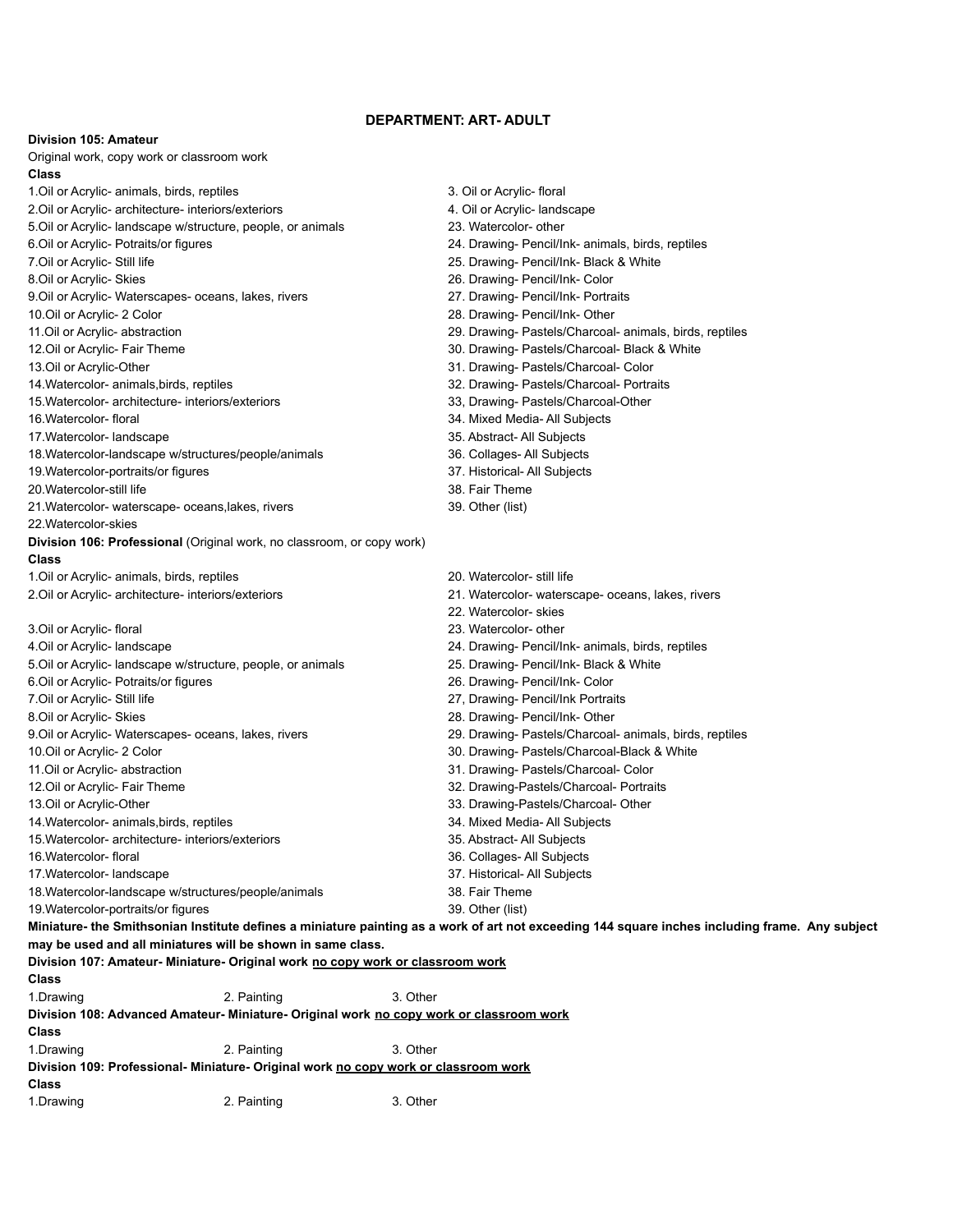## **DEPARTMENT: BAKING**

**Superintendent:**

## **1. RECIPES ARE TO BE INCLUDED WITH ALL ENTRIES.**

**2. Cakes, pies, and loaves of breads must be covered in plastic wrap.** All other entries ARE TO BE ON STIFF WHITE (CHINET LIKE) PAPER PLATES, inside a Ziploc-type bag, with one in a separate bag for judging.

3. For all decorated cakes, the entire cake must be left for the duration of the fair. Inedible dividers and/or Styrofoam are acceptable. Decorated cakes will not be tasted. Cakes will be judged on decoration only. Decorated cakes and cupcakes need to be covered in a clear closed container. Smith's sells **the cake containers.**

**4.** For unfrosted, frosted and iced cakes NO mixes allowed. Sheet or layered cakes are acceptable.

5. Frosted cakes will be judged on the complete project. Cake and frosting combination.

6. For all cupcakes, cookies, muffins, etc. Four total, (3) on a plate in a Ziploc-type bag and (1) cupcake, cookie, muffin, etc. needs to be in a separate bag for judging. The (3) will remain for display during the fair.

7. All pies are double crusted except cream and meringue pies.

8. **REFRIGERATION IS NO LONGER AVAILABLE.** If your entry requires refrigeration, it may be dropped off for judging at 8:30 on Tuesday morning and be picked up after judging at 1:00 pm. We will photograph any ribbon winners and display the photograph in its place.

#### 9. DECORATED CAKES AND PIES MUST BE ENTERED WITH OTHER ITEMS ON MONDAY, BUT MAY BE DELIVERED TO THE 4-H/OPEN CLASS **BUILDING AT 8:30 AM ON TUESDAY, BEFORE JUDGING.**

10. General rules and regulations of the Fair as found elsewhere in the fair book will apply in the Baking Department.

DEPARTMENT: BAKING- YOUTH

| Division 150: Youth Baking (5-8 years old)              |                                   |                                                          |                                    |                           |
|---------------------------------------------------------|-----------------------------------|----------------------------------------------------------|------------------------------------|---------------------------|
| Class                                                   |                                   |                                                          |                                    |                           |
| 1. Cookies (list kind)                                  | 4. Brownies                       |                                                          |                                    |                           |
| 2. Cupcakes, frosted or unfrosted                       | 5. Quick breads                   |                                                          |                                    |                           |
| 3. Muffins (list kind)                                  | 6. Other (list kind)              |                                                          |                                    |                           |
| Division 151: Youth Baking (9-12 years old)             |                                   |                                                          |                                    |                           |
| Class                                                   |                                   |                                                          |                                    |                           |
| 1. Drop Cookies                                         | 4. Peanut Butter Cookies          | 7. Frosted Cookies                                       |                                    | 10. Yeast Bread(any kind) |
| 2. Bar Cookies                                          | 5. Sugar Cookies                  | 8. Frosted Cake                                          |                                    | 11. Quick Breads          |
| 3. Oatmeal Cookies                                      | 6. Chocolate Chip Cookies         | 9, Cupcakes (frosted or unfrosted)                       |                                    | 12. Brownies              |
| 13. Other (list kind)                                   |                                   |                                                          |                                    |                           |
| Division 152: Youth Baking (13-15 years old)            |                                   |                                                          |                                    |                           |
| Class                                                   |                                   |                                                          |                                    |                           |
| 1. Drop Cookies                                         | 6. Chocolate Chip Cookies         |                                                          | 11. Yeast Bread, Whole Wheat       |                           |
| 2. Bar Cookies                                          | 7. Frosted Cookies                |                                                          | 12. Quick Breads                   |                           |
| 3. Oatmeal Cookies                                      | 8. Frosted Cake                   |                                                          | 13. Brownies                       |                           |
| 4. Peanut Butter Cookies                                | 9. Cupcakes, Frosted or Unfrosted |                                                          | 14. Other (list kind)              |                           |
| 5. Sugar Cookies                                        | 10. Yeast Bread, any kind         |                                                          |                                    |                           |
| Division 153: Youth Baking (16-18 years old)            |                                   |                                                          |                                    |                           |
| Class                                                   |                                   |                                                          |                                    |                           |
| 1. Drop Cookies                                         | 6. Chocolate Chip Cookies         |                                                          | 11. Yeast Bread, Whole Wheat       |                           |
| 2. Bar Cookies                                          | 7. Frosted Cookies                |                                                          | 12. Quick Breads                   |                           |
| 3. Oatmeal Cookies                                      | 8. Frosted Cake                   |                                                          | 13. Brownies                       |                           |
| 4. Peanut Butter Cookies                                | 9. Cupcakes, Frosted or Unfrosted |                                                          | 14. Other (list kind)              |                           |
| 5. Sugar Cookies                                        | 10. Yeast Bread, any kind         |                                                          |                                    |                           |
| Division 154: Youth Decorated Cakes (5-12 years old)    |                                   | Division 155: Youth Decorated Cakes (13-18 years old)    |                                    |                           |
| Class                                                   |                                   | Class                                                    |                                    |                           |
| 1. Birthday                                             |                                   | 1. Birthday                                              |                                    |                           |
| 2. Fair Theme (current fair theme)                      |                                   |                                                          | 2. Fair Theme (current fair theme) |                           |
| 3. Fondant                                              |                                   | 3. Fondant                                               |                                    |                           |
| 4. Other (list kind)                                    |                                   | 4. Other (list kind)                                     |                                    |                           |
| Division 156: Youth Decorated Cupcakes (5-12 years old) |                                   | Division 157: Youth Decorated Cupcakes (13-18 years old) |                                    |                           |
| Class                                                   |                                   | Class                                                    |                                    |                           |
| 1. Fondant                                              |                                   | 1. Fondant                                               |                                    |                           |
| 2. Frosting                                             |                                   | 2. Frosting                                              |                                    |                           |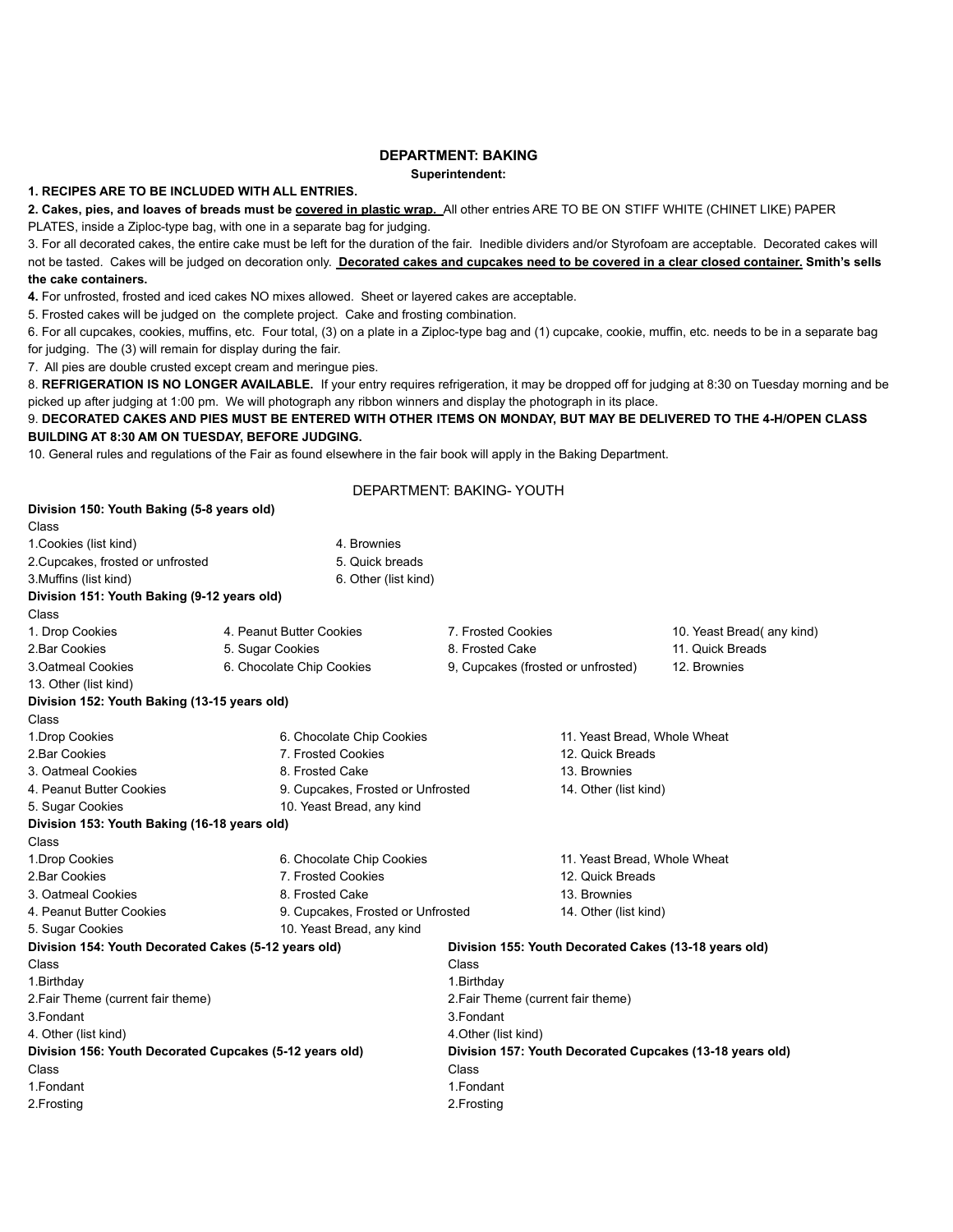## **DEPARTMENT: BAKING- ADULT**

| Division 158: Breads and Rolls                       |                                           |                                                                                                                                    |
|------------------------------------------------------|-------------------------------------------|------------------------------------------------------------------------------------------------------------------------------------|
| Class                                                |                                           |                                                                                                                                    |
| 1.Muffins                                            | 5. Other Quick Bread (list kind)          | 9. Yeast Dinner Rolls                                                                                                              |
| 2. Banana Quick Bread                                | 6. White Yeast Bread                      | 10. Yeast Sweet Rolls                                                                                                              |
| 3. Nut Quick Bread                                   | 7. 100% Whole Wheat Bread                 | 11. Other Yeast Bread (list kind)                                                                                                  |
| 4. Zucchini Bread                                    | 8. Mixed Wheat & White Flour Bread        |                                                                                                                                    |
| Division 159: Unfrosted Cakes                        |                                           | Division 160: Frosted Cakes                                                                                                        |
| Class                                                |                                           | Class                                                                                                                              |
| 1.Angel Food                                         |                                           | 1. Chocolate Cake                                                                                                                  |
| 2.Sponge                                             |                                           | 2. White or Yellow Cake                                                                                                            |
| 3.Applesauce                                         |                                           | 3. Cupcakes (four required)                                                                                                        |
| 4. Other (list kind)                                 |                                           | 4. Other (list kind)                                                                                                               |
| <b>Division 161: Decorated Cakes</b>                 |                                           | <b>Division 162: Decorated Cupcakes</b>                                                                                            |
| Class                                                |                                           | Class                                                                                                                              |
| 1. Birthday                                          |                                           | 1. Frosting                                                                                                                        |
| 2. Fair Theme (currant fair theme)                   |                                           | 2. Fondant                                                                                                                         |
| 3. Fondant                                           |                                           |                                                                                                                                    |
| 4. Other (list kind)                                 |                                           |                                                                                                                                    |
| <b>Division 163: Fruit and Cream Pies</b>            |                                           |                                                                                                                                    |
| Class                                                |                                           |                                                                                                                                    |
| 1. Fruit-Double Crust                                | 3. Single Crust (any kind)                | 5. Other (list kind)                                                                                                               |
| 2.Cheesecake                                         | 4. Single Crust Cream or Meringue Topping |                                                                                                                                    |
| <b>Division 164: Unfrosted Cookies</b>               |                                           |                                                                                                                                    |
| Class                                                |                                           |                                                                                                                                    |
| 1.No-Bake                                            | 4. Chocolate Chip                         | 7. Sugar                                                                                                                           |
| 2.Bar (list kind)                                    | 5. Chocolate                              | 8. Drop                                                                                                                            |
| 3. Brownies (list kind)                              | 6. Oatmeal                                | 9. Peanut Butter                                                                                                                   |
|                                                      |                                           | 10. Other (list kind)                                                                                                              |
| <b>Division 165: Frosted Cookies</b>                 |                                           |                                                                                                                                    |
| Class                                                |                                           |                                                                                                                                    |
| 1. Frosted Bar                                       | 3. Sugar Cookie, frosted/decorated        |                                                                                                                                    |
| 2. Frosted Brownies (list kind)                      | 4. Other (list kind)                      |                                                                                                                                    |
| Division 166: Wheat Growers Contest-100% Whole Wheat |                                           |                                                                                                                                    |
| Class                                                |                                           |                                                                                                                                    |
| 1. Bread made from Stone or Home Ground Wheat Flour  |                                           | 5. Quick Breads                                                                                                                    |
| 2. Dinner Rolls                                      |                                           | 6. Machine Baked Bread                                                                                                             |
| 3. Sweet Rolls                                       |                                           | 7. Other (list kind)                                                                                                               |
| 4. Cookies                                           |                                           |                                                                                                                                    |
|                                                      | <b>CASSIA COUNTY WHEAT GROWERS AWARDS</b> |                                                                                                                                    |
|                                                      |                                           | Rowards are sponsored by the Cassia County Wheat Crowers and the Idahe Wheat Commission. All enteries must be made from 100% whole |

Rewards are sponsored by the Cassia County Wheat Growers and the Idaho Wheat Commission. All enteries must be made from 100% whole wheat flour! No blended flour items (i.e. white flour + whole wheat flour). Exhibit four (4) rolls or cookies. Three (3) on a plate in a ziploc-type bag with one (1) in a separate bag for judging. **RECIPE MUST BE INCLUDED WITH EXHIBIT. SPECIAL PREMIUMS ARE BLUE: \$10.00, RED- \$7.00, WHITE- \$5.00**

#### **AMALGAMATED SUGAR AWARDS**

Special awards are: Blue Ribbons- 10 lbs sugar. Red Ribbons- 4 lbs sugar. Does not include Rosettes.

| Amalgamated Sugar Company furnishes sugar in the following Divisions only: |                                         |
|----------------------------------------------------------------------------|-----------------------------------------|
| Division 154 & 155 Decorated Cakes (Youth)                                 | Division 161 Decorated Cakes (Adult)    |
| Division 156 & 157 Decorated Cupcakes (Youth)                              | Division 162 Decorated Cupcakes (Adult) |

## **DEPARTMENT: CANDY**

Superintendent: Iris Warren 654-2355

1.All entries must be placed on a STIFF (Chinet-like) white 6"-8" paper plate, inside a plastic ziploc-type bag.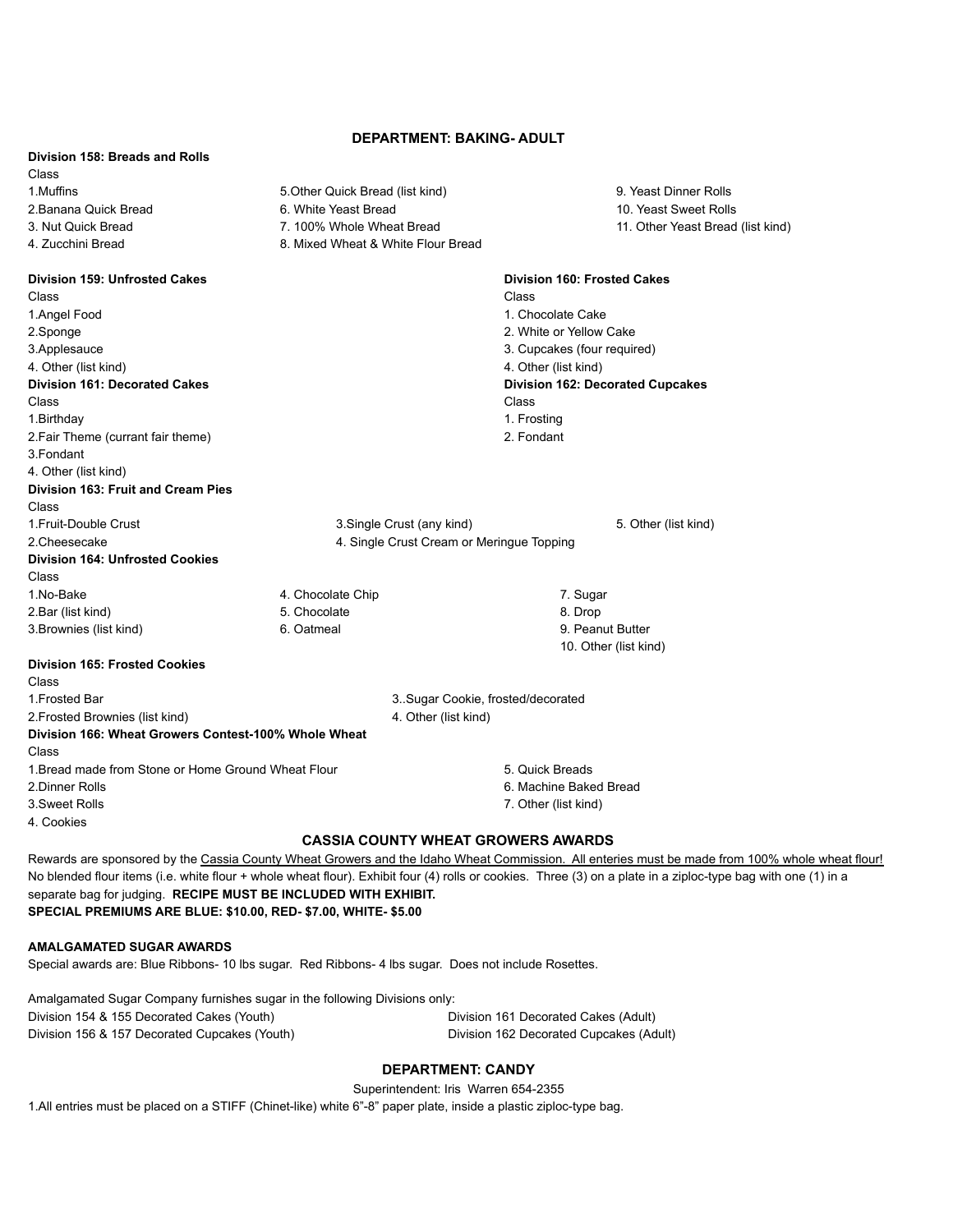2.Four (4) pieces are required; 3 on a plate and 1 in a separate bag for judging,

3.For classes 22 and 23, fill a sandwich bag for judges to sample, and fill a paper plate for the display.

4.Recipe must be included with each exhibit.

5.Entries will be judged on quality, flavor, texture, and appearance.

6.General rules and regulations of the Fair as found elsewhere in the fair book will apply in the Candy Department.

#### **Division 190: Youth Candy (Ages 5-11)**

| Class                                  |                            |                              |
|----------------------------------------|----------------------------|------------------------------|
| 1.Caramels                             | 3. Popcorn (any kind)      | 5. Other Candies (list kind) |
| 2.Fudge                                | 4. Cereal Candy            |                              |
| Division 191: Youth Candy (ages 12-18) |                            |                              |
| 1.Soft Caramels                        | 9. Other Fudge (list kind) | 17. Divinity                 |
| 2. Hard Caramels                       | 10. Peanut Brittle         | 18. Taffy                    |
| 3. Nut Caramels                        | 11. Nut Brittle            | 19. Suckers                  |
| 4. Carmel Apples                       | 12. Pralines               | 20. Sculpted Candy           |
| 5. Chocolate Fudge                     | 13. Toffee                 | 21. Popcorn Balls            |
| 6. Chocolate Marshmallow Fudge         | 14. Mint Fondant           | 22. Caramel Popcorn          |
| 7. Peanut Butter Fudge                 | 15. Dipped Chocolate       | 23. Candy Popcorn            |
| 8. White Fudge                         | 16. Truffles               | 24. Other Candy (list kind)  |
| Division 192: Adult Candy              |                            |                              |
| Class                                  |                            |                              |
| 1.Soft Caramels                        | 9. Other Fudge (list kind) | 17. Divinity                 |
| 2. Hard Caramels                       | 10. Peanut Brittle         | 18. Taffy                    |
| 3. Nut Caramels                        | 11. Nut Brittle            | 19. Suckers                  |
| 4. Carmel Apples                       | 12. Pralines               | 20. Sculpted Candy           |
| 5. Chocolate Fudge                     | 13. Toffee                 | 21. Popcorn Balls            |
| 6. Chocolate Marshmallow Fudge         | 14. Mint Fondant, cooked   | 22. Caramel Popcorn          |
| 7. Peanut Butter Fudge                 | 15. Dipped Chocolate       | 23. Candy Popcorn            |
| 8. White Fudge                         | 16. Truffles               | 24. Other Candy (list kind)  |
|                                        |                            |                              |

**Special Award Sponsored by Amalgamated Sugar Company.**

**Special Awards in Youth and Adult are:**

**Blue Ribbon- 10 lbs sugar. Red Ribbon 4 lbs sugar. Does not include Rosette.**

#### **DEPARTMENT: FOOD PRESERVATION**

#### Superintendent: Seresa Wayment 670-4287

1.Exhibitors must sign in at the entry table that they have followed the current USDA canning recommendations for preparing and processing all foods entered. **FOOD MUST HAVE BEEN PROCESSED ACCORDING TO CURRENT USDA/PNW REQUIREMENTS.**

2. To be judged, foods must be canned in a boiling water canner, steam canned or a pressure canner. Microwaved products will not be accepted. If you are not using the above mentioned books, a recipe MUST be included on a 3x5 card. When in doubt, include the recipe.

3.Only entries preserved during the past year will be allowed. Preserved food items that have been shown at previous fairs are ineligible.

4.Jars may be opened by judges in all division and classes except in Canned Vegetables, Canned Meats, and Canned Beans.

5.Jars must be clean, rust free, and attractive in appearance.

## 6.All canned items must be processed in standard, CLEAR glass canning jars with self-sealing, two piece lids and bands.

7.Jars must have a vacuum seal and be exhibited with removable screw bands on, as some jars will be opened.

8.Jars must be labeled with date preserved, contents, type of processing (boiling water or pressure canning), processing time and altitude adjustment made. 9.Dried products must be in CLEAR jars or containers.

10.Refrigeration is no longer available. If your entry requires refrigeration, it may be dropped off for judging at 8:30 am on Tuesday morning and be picked up after judging at 1:00 pm. We will photograph any ribbon winners and display the photograph in its place.

11.General rules and regulations of the Fair as found elsewhere in the fair book will apply in the Food Preservation Department.

12.Appropriate headspace requirements must be as follows: 13. The size of canning jars must meet the following USDA/PNW guidelines:

| *Fruits                                | $\frac{1}{2}$ inch                           | *Fruits & vegetables | pints or quarts                               |
|----------------------------------------|----------------------------------------------|----------------------|-----------------------------------------------|
| *Vegetables                            | $\frac{1}{2}$ to 1 inch                      |                      | (exception: corn and salsa in pint jars only) |
|                                        | (or according to an approved current recipe) | *Fruit iuice         | pints, quarts or half gallons                 |
| *Pickles & Relishes $\frac{1}{2}$ inch |                                              | *Jams & Jellies      | half pints or pints                           |
| *Meats                                 | 1 to 1 $\frac{1}{2}$ inches                  | *Fish                | half pints or pints                           |
| *Jams & Jellies                        | $\frac{1}{4}$ inch                           | *Meat                | pint or quarts                                |
|                                        |                                              |                      |                                               |

The following entries will be disqualified:

1.Processed foods not following current USDA/PNW recommendations.

2.Paraffin sealed jams and jellies or jars sealed with zinc lids.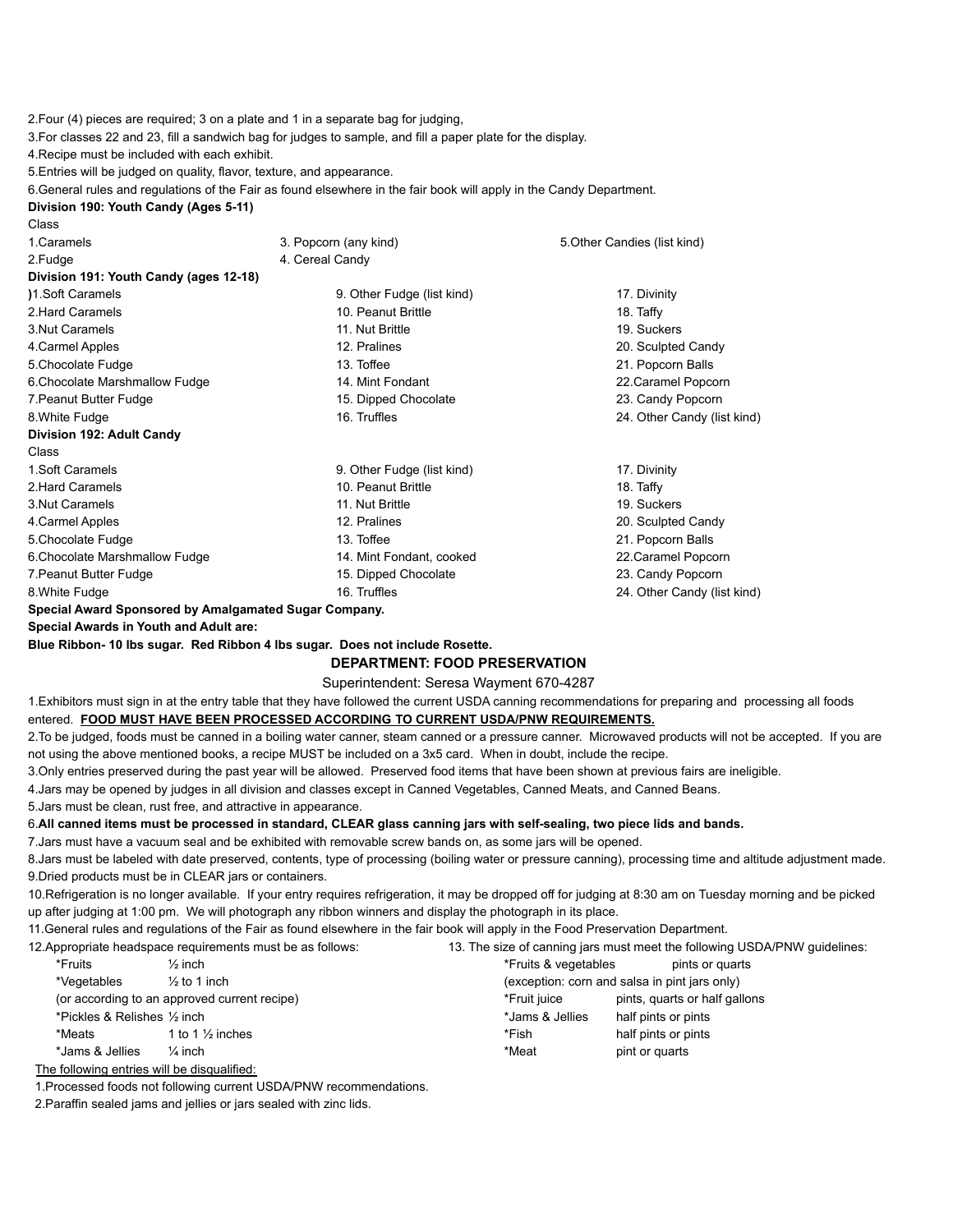3.Foods in non-standard canning jars.

4.Jars with more than 2" headspace.

5.Jars with added color, bleach, sulfite or other preservatives. (For example, baking soda may not be added to green vegetables and acids may not be added to non-pickled foods with the exception of tomatoes and figs.)

|                                                                   | The following are also good sources:                                        |                                                                                              |                                           |                                                                                                                    |  |
|-------------------------------------------------------------------|-----------------------------------------------------------------------------|----------------------------------------------------------------------------------------------|-------------------------------------------|--------------------------------------------------------------------------------------------------------------------|--|
|                                                                   | National Center for Home Food Preservation www.uga.edu/nchfp                |                                                                                              |                                           |                                                                                                                    |  |
|                                                                   | University of Idaho CALS Publishing: www.cals.uidaho.edu/edComm/catalog.ASP |                                                                                              |                                           |                                                                                                                    |  |
| Jarden Home Brands: Ball Fresh Preserving www.freshpreserving.com |                                                                             |                                                                                              |                                           |                                                                                                                    |  |
|                                                                   | <b>DEPARTMENT: CANNED &amp; DRIED PRODUCTS-YOUTH</b>                        |                                                                                              |                                           |                                                                                                                    |  |
|                                                                   | Division 201: Youth Canned and Dried Foods (5-11 years old)                 |                                                                                              |                                           |                                                                                                                    |  |
| Class                                                             |                                                                             |                                                                                              |                                           |                                                                                                                    |  |
|                                                                   | 1. Fruits/Vegetables (list type)                                            |                                                                                              | 3. Dried/freeze dried food                |                                                                                                                    |  |
|                                                                   | 2.Jam/Jelly/Preserve-any canned or freezer                                  |                                                                                              | 4. Other (list kind)                      |                                                                                                                    |  |
|                                                                   | Division 202: Youth Canned and Dried Foods (12-18 years old)                |                                                                                              |                                           |                                                                                                                    |  |
| Class                                                             |                                                                             |                                                                                              |                                           |                                                                                                                    |  |
| 1. Canned Fruits (list kind)                                      |                                                                             |                                                                                              | 4. Jam/Jelly/Preserve- any freezer        | 7. Other (list kind)                                                                                               |  |
|                                                                   | 2. Canned Vegetables (list type)                                            |                                                                                              | 5. Dried Food/freeze dried (list kind)    |                                                                                                                    |  |
|                                                                   | 3.Jam/Jelly/Preserve- any canned                                            | 6. Pickled Item (list kind)                                                                  |                                           |                                                                                                                    |  |
| ADULT:                                                            |                                                                             |                                                                                              |                                           |                                                                                                                    |  |
|                                                                   | Division 203: Canned Fruit                                                  |                                                                                              |                                           |                                                                                                                    |  |
| Class                                                             |                                                                             |                                                                                              |                                           |                                                                                                                    |  |
| 1.Applesauce                                                      |                                                                             | 5. Mixed Fruit                                                                               | 9. Sweet Cherries                         |                                                                                                                    |  |
| 2.Apples                                                          |                                                                             | 6. Peaches                                                                                   |                                           | 10. Sugar Free Fruit (list kind)                                                                                   |  |
| 3. Apricots                                                       |                                                                             | 7. Pears                                                                                     |                                           | 11. Other Class not listed (list kind)                                                                             |  |
| 4.Berries                                                         |                                                                             | 8. Rhubarb                                                                                   |                                           |                                                                                                                    |  |
| Division 204: Pie Filling                                         |                                                                             |                                                                                              |                                           |                                                                                                                    |  |
| Class                                                             |                                                                             |                                                                                              |                                           |                                                                                                                    |  |
| 1. Apple Pie Filling                                              |                                                                             | 3. Cherry Pie Filling                                                                        |                                           | 5. Other Pie Filling (list kind)                                                                                   |  |
|                                                                   | 2. Berry Pie Filling (list kind)                                            | 4. Peach Pie Filling                                                                         |                                           |                                                                                                                    |  |
|                                                                   | Division 205: Canned Fruit & Vegetable Juice                                |                                                                                              |                                           |                                                                                                                    |  |
| Class                                                             |                                                                             |                                                                                              |                                           |                                                                                                                    |  |
| 1.Apple                                                           | 4. Cherry                                                                   |                                                                                              | 7. Grape                                  | 10. Vegetable Juice (list kind)                                                                                    |  |
| 2. Apricot                                                        | 5. Peach                                                                    |                                                                                              | 8. Plum                                   |                                                                                                                    |  |
| 3.Berry                                                           | 6. Pear                                                                     |                                                                                              | 9. Nectars                                |                                                                                                                    |  |
|                                                                   | Division 206: Canned Vegetable                                              |                                                                                              |                                           |                                                                                                                    |  |
| Class                                                             |                                                                             |                                                                                              |                                           |                                                                                                                    |  |
|                                                                   | 1. Green or Yellow Snap Beans                                               |                                                                                              | 5. Stewed Tomatoes or Tomato Mixes        |                                                                                                                    |  |
| 2. Beets (not pickled)                                            |                                                                             | 6. Vegetable Soup (no meat)                                                                  |                                           |                                                                                                                    |  |
| 3. Whole Kernel Corn                                              |                                                                             |                                                                                              | 7. Other Vegetable not listed (list kind) |                                                                                                                    |  |
| 4.Tomatoes                                                        |                                                                             |                                                                                              |                                           |                                                                                                                    |  |
|                                                                   | Division 207: Jellies, Jams, Marmalades, and Preserves                      |                                                                                              |                                           |                                                                                                                    |  |
|                                                                   | Definitions of items for competition:                                       |                                                                                              |                                           |                                                                                                                    |  |
| *Jelly                                                            |                                                                             |                                                                                              |                                           | A clear substance made from fruit juice(s). It should be firm enough to hold its shape, yet soft enough to spread. |  |
| *Jam                                                              |                                                                             | A preparation made from crushed fruit which may or may not be jellied.                       |                                           |                                                                                                                    |  |
| *Conserve                                                         |                                                                             | A jam made from two or more fruits. A true conserve contains nuts, raisins, or both.         |                                           |                                                                                                                    |  |
| *Marmalade                                                        | A jelly which contains bits of fruit pulp or peel.                          |                                                                                              |                                           |                                                                                                                    |  |
| *Preserves                                                        |                                                                             | Whole fruits or pieces of fruits cooked in heavy syrup until clear, tender, and transparent. |                                           |                                                                                                                    |  |
| *Butters                                                          |                                                                             | Fruit pulp cooked with sugar; a consistency which spreads.                                   |                                           |                                                                                                                    |  |
| Class                                                             |                                                                             |                                                                                              |                                           |                                                                                                                    |  |
| 1. Apple Jelly                                                    |                                                                             | 7. Raspberry Jam                                                                             |                                           | 13. Low-Sugar Jelly/Jam                                                                                            |  |
| 2.Grape Jelly                                                     |                                                                             | 8. Apricot/Pineapple Jam                                                                     |                                           | 14. Marmalades and Conserves                                                                                       |  |
|                                                                   | 3. Raspberry Jelly (red or black)                                           | 9. Strawberry Jam                                                                            |                                           | 15. Butters (any variety)                                                                                          |  |
| 4. Chokecherry Jelly                                              |                                                                             | 10. Mixed Fruit Jam                                                                          | 16. Syrups (list kind)                    |                                                                                                                    |  |
| 5.Other Jelly (list kind)                                         |                                                                             | 11. Other Jam (list kind)                                                                    | 17. Other (list kind)                     |                                                                                                                    |  |
| 6.Apricot Jam                                                     |                                                                             | 12. No Added Sugar Jelly/Jam                                                                 |                                           |                                                                                                                    |  |
|                                                                   |                                                                             |                                                                                              |                                           |                                                                                                                    |  |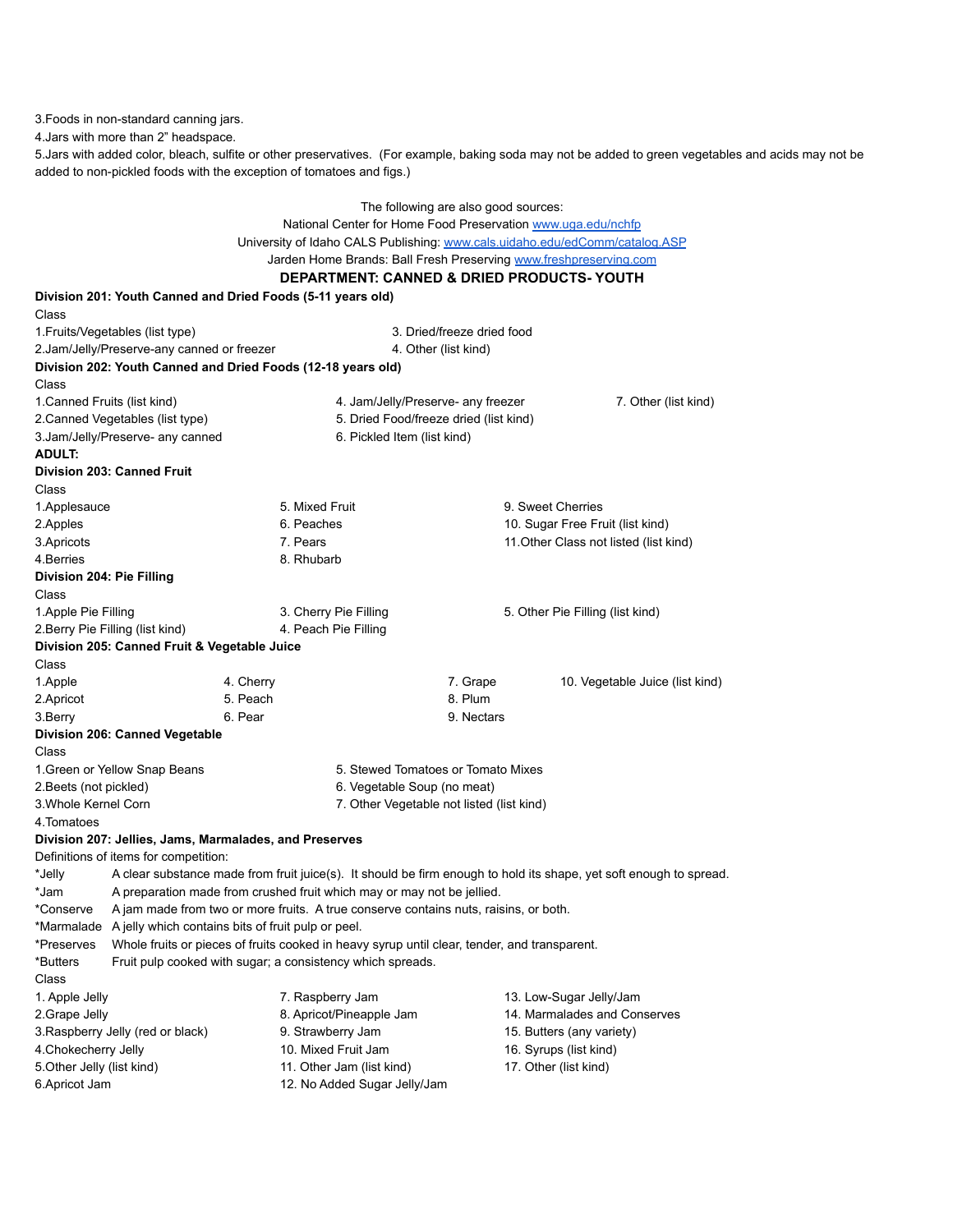| Division 208: Freezer or Refrigerator Jams & Jellies   |                                                                              |                                   |
|--------------------------------------------------------|------------------------------------------------------------------------------|-----------------------------------|
| Class                                                  |                                                                              |                                   |
| 1. Raspberry Jam                                       | 4. Apricot/Pineapple Jam                                                     | 7. Boysenberry Jelly              |
| 2.Strawberry Jam                                       | 5. Other Jam (list kind)                                                     | 8. Low-Sugar Jelly/Jam            |
| 3. Apricot Jam                                         | 6. Raspberry Jelly                                                           | 9. Other Jelly (list kind)        |
| Division 209: Sauce and Salsa                          |                                                                              |                                   |
| Class                                                  |                                                                              |                                   |
| 1. Barbecue Sauce                                      | 4. Frozen Salsa                                                              | 7. Other Sauces (list kind)       |
| 2. Canned Salsa                                        | 5. Spaghetti Sauce                                                           | 8. Sauces with no vinegar or meat |
| 3. Chili Sauce (not meat or beans)                     | 6. Taco Sauce                                                                |                                   |
| Division 210: Canned Pickles and Relishes              |                                                                              |                                   |
| Class                                                  |                                                                              |                                   |
| 1. Cucumber Relish                                     | 6. Beet Pickles                                                              |                                   |
| 2. Dill Pickles                                        | 7. Bread and Butter Pickles                                                  |                                   |
| 3. Sweet Pickles                                       | 8. Sauerkraut                                                                |                                   |
| 4. Sweet Mixed Pickles                                 | 9. Other Relishes (list kind)                                                |                                   |
| 5. Pickled Asparagus                                   | 10. Other Pickles (list kind)                                                |                                   |
| Division 211: Canned Meats and Beans                   |                                                                              |                                   |
| Class                                                  |                                                                              |                                   |
| 1. Beef, Lamb, or Game (list kind)                     | 3. Bean or Chili (list kind)                                                 | 5. Pork (list kind)               |
| 2. Poultry (list kind)                                 | 4. Fish (list kind)                                                          | 6. Other (list kind)              |
| Division 212: Dried Fruit, Vegetable, and Leather      |                                                                              |                                   |
| Class                                                  |                                                                              |                                   |
| 1.Grapes                                               | 7. Carrots                                                                   | 13. Parsley                       |
| 2.Apples                                               | 8. Onions                                                                    | 14. Dill                          |
| 3. Apricots                                            | 9. Mixed Vegetables                                                          | 15. Sage                          |
| 4.Mixed Fruit                                          | 10. Other Vegetables (list kind)                                             | 16. Chives                        |
| 5. Other Fruit (list kind)                             | 11. Fruit Leather (list kind)                                                | 17. Mint                          |
| 6.Corn                                                 | 12. Meat Jerky                                                               | 18. Other Herbs (list kind)       |
| Division 213: Freeze Dried                             |                                                                              |                                   |
| Class                                                  |                                                                              |                                   |
| 1. Fruit (list kind)                                   | 3. Meat (list kind)                                                          | 5. Other (list kind)              |
| 2. Vegetable (list kind)                               | 4. Herbs (list kind)                                                         |                                   |
| Division 214: Soups and Stews                          |                                                                              |                                   |
| Class                                                  |                                                                              |                                   |
| 1.Beef                                                 | 3. Vegetable                                                                 |                                   |
| 2.Chicken                                              | 4. Bean                                                                      |                                   |
|                                                        | AMALGAMATED SUGAR AWARDS: Special Awards in Youth and Adult are:             |                                   |
| Blue Ribbon- 10lbs sugar                               | Red Ribbon 4lbs sugar Does not include Rosettes                              |                                   |
| Division 201 & 202 Canned Fruit, Jam/Jellies/Preserves |                                                                              |                                   |
|                                                        | Division 203 Canned Fruit, Division 207 Jellies, Jams, Marmalades, Preserves |                                   |

Division 208 Freezer Jams & Jellies

### **DEPARTMENT: CERAMICS/POTTERY/SCULPTURE**

Superintendent: Sandy Baker 312-4596

1.Each person may enter one piece of a set in each class. Items can only be entered ONE (1) time.

2.Each article submitted for entry must be the sole work of the entrant. Teachers may guide and advise only.

3.Each piece must have been made entirely within the past year and cannot have been exhibited at any previous fair.

4.Ceramic articles must have been fired in a ceramic kiln at a temperature exceeding 800 degrees.

5.All liability and responsibility for the security or breakage of ceramic pieces while on the fair premises is to be assumed by the exhibitor.

6.All professional ceramists, teachers, and commercial workers will abide by the rules. Any studio owner entering in the amateur competition will be Disqualified.

7.No shade on lamps, unless ceramic, should be entered

8.No article may be entered with any materials other than ceramic unless there is a category provided.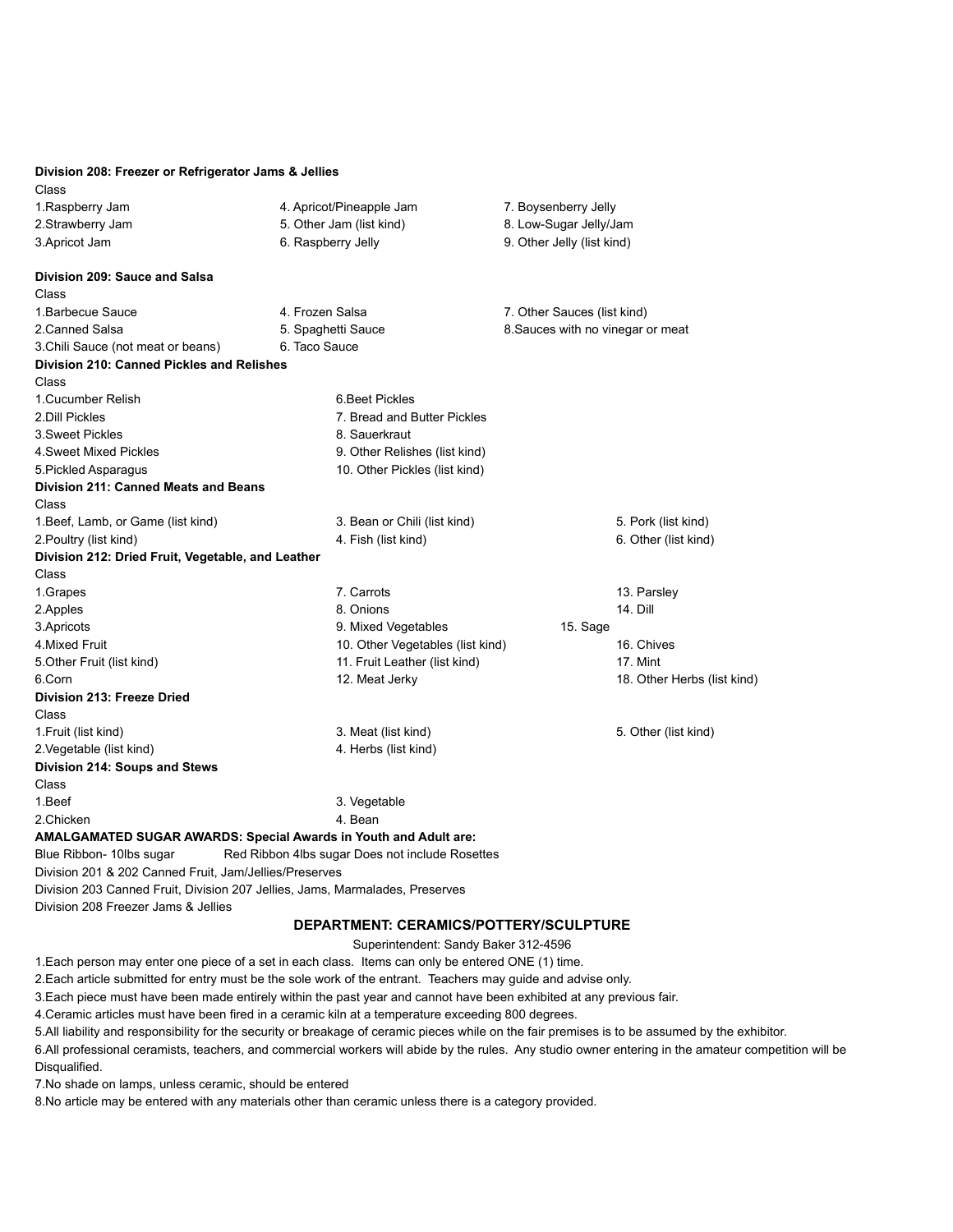9. Senior Citizens must be non-professional and must be 60 years of age or older.

10.General rules and regulations of the Fair as found elsewhere in the fair book will apply in the Ceramics/Pottery/Sculpture Department.

### **DEPARTMENT: CERAMICS/POTTERY/SCULPTURE- YOUTH**

| Division 250: Youth (5-8 years old)         |                                              |                                                 |                       |
|---------------------------------------------|----------------------------------------------|-------------------------------------------------|-----------------------|
| Class                                       |                                              |                                                 |                       |
| 1. Gloss Glaze                              | 5. Stain, Metallic, and Pearls               | 9.Sculpture                                     | 13. Other (list kind) |
| 2. Combination Glaze                        | 6. Stain, Dry Brush                          | 10. Clay Construction                           |                       |
| 3. Stain, Animals, and Birds                | 7. Chalk                                     | 11. Special Needs                               |                       |
| 4. Stain Figurines                          | 8. Pottery                                   | 12. Purchased Bisque                            |                       |
| Division 251: Youth (9-12 years old)        |                                              |                                                 |                       |
| Class                                       |                                              |                                                 |                       |
| 1. Gloss Glaze                              | 5. Stain, Metallic, and Pearls               | 9.Sculpture                                     | 13. Other (list)      |
| 2. Combination Glaze                        | 6. Stain, Dry Brush                          | 10. Clay Construction                           |                       |
| 3. Stain, Animals, and Birds                | 7. Chalk                                     | 11. Special Needs                               |                       |
| 4. Stain Figurines                          | 8. Pottery                                   | 12. Purchased Bisque                            |                       |
| Division 252: Youth (13-18 years old)       |                                              |                                                 |                       |
| Class                                       |                                              |                                                 |                       |
| 1. Gloss Glaze                              | 6. Strain, Metallic, and Pearls              | 11. Sculpture                                   |                       |
| 2. Combination Glaze                        | 7. Stain, Dry Brush                          | 12. Clay Construction                           |                       |
| 3. Misc. Underglaze                         | 8. Chalk                                     | 13. Special Needs                               |                       |
| 4. Stains, Animals, & Birds                 | 9. Purchased Bisque                          | 14. Other (list)                                |                       |
| 5. Stain Figurines                          | 10. Pottery                                  |                                                 |                       |
|                                             | DEPARTMENT: CERAMICS/POTTERY/SCULPTURE-ADULT |                                                 |                       |
| Division 253: Amateur                       |                                              |                                                 |                       |
| Class                                       |                                              |                                                 |                       |
| 1.Gloss Glaze                               | 6. Strain, Metallic, and Pearls              | 11. Sculpture                                   | 16. Other (list)      |
| 2. Combination Glaze                        | 7. Stain, Dry Brush                          | 12. Clay Construction                           |                       |
| 3. Misc. Underglaze                         | 8. Chalk                                     | 13. Special Needs                               |                       |
| 4. Stains, Animals, & Birds                 | 9. Purchased Bisque                          | 14. Stain                                       |                       |
| 5. Stain Figurines                          | 10. Pottery                                  | 15. Holiday                                     |                       |
| Division 254: Seniors (60 years old and up) |                                              |                                                 |                       |
| Class                                       |                                              |                                                 |                       |
| 1. Gloss Glaze                              | 6. Strain, Metallic, and Pearls              | 11. Sculpture                                   | 16. Other (list)      |
| 2. Combination Glaze                        | 7. Stain, Dry Brush                          | 12. Clay Construction                           |                       |
| 3. Misc. Underglaze                         | 8. Chalk                                     | 13. Work done by Assisted Living Residents Only |                       |
| 4. Stains, Animals, & Birds                 | 9. Purchased Bisque                          | 14. Stain                                       |                       |
| 5. Stain Figurines                          | 10. Pottery                                  | 15. Holiday                                     |                       |
| Division 255: Professional                  |                                              |                                                 |                       |
| Class                                       |                                              |                                                 |                       |
| 1. Gloss Glaze                              | 6. Strain, Metallic, and Pearls              | 11. Sculpture                                   |                       |
| 2. Combination Glaze                        | 7. Stain, Dry Brush                          |                                                 | 12. Clay Construction |
| 3. Misc. Underglaze                         | 8. Chalk                                     | 13. Stain                                       |                       |
| 4. Stains, Animals, & Birds                 | 9. Purchased Bisque                          | 14. Holiday                                     |                       |
| 5. Stain Figurines                          | 10. Pottery                                  | 15. Other (list)                                |                       |
|                                             | <b>DEPARTMENT: FLOWERS/GARDENING</b>         |                                                 |                       |
|                                             |                                              |                                                 |                       |

Superintendent: Judy Fowler 679-1440

1.All flowers in artistic displays must be garden grown.

2.Entries must be grown by the exhibitor, except for youth. Youth may not enter in Adult Divisions.

3.**ONLY ONE ENTRY PER CLASS NUMBER PER PERSON MAY BE ENTERED.**

4.Exhibitor must supply container. **NO LEATHER COWBOY BOOTS WILL BE ALLOWED AS CONTAINERS FOR ANY FLOWER ARRANGEMENT. PLEASE DO NOT USE THEM AS THEY WILL NOT BE ACCEPTED FOR ENTRY.**

5. All properties must be marked with the owners name, address, or phone number. Youth entries must be marked "YOUTH" at the top of the entry tag.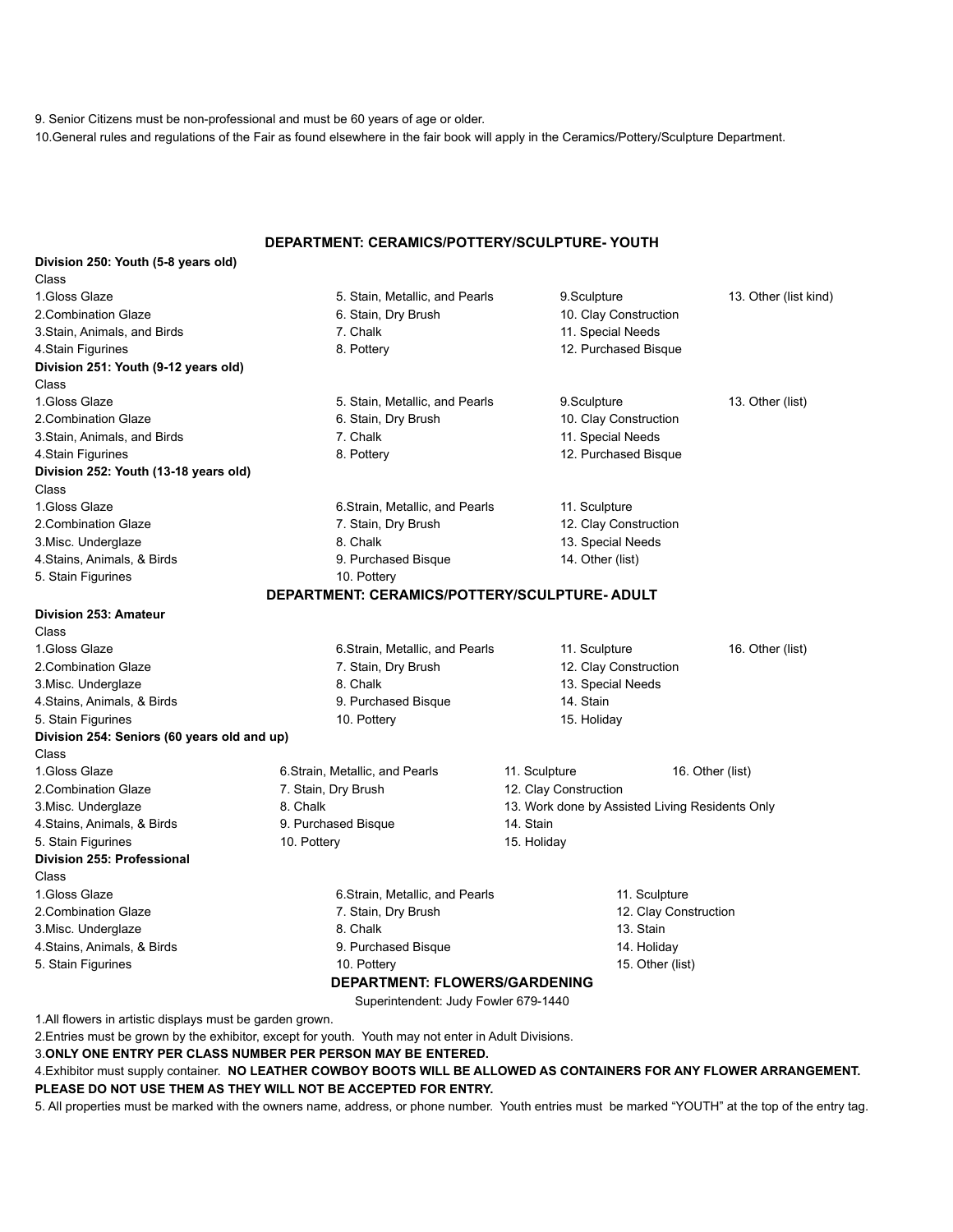6.Artificial flower arrangements are entered in the HOBBY & HOME Department- Division 408- Miscellaneous- Class 11.

7.Greens other than the greenery that is from the specific variety of flower are acceptable as fillers in arrangements.

8.General rules and regulations of the Fair as found elsewhere in the fair book will apply in the Flowers/Gardening Department. Some helpful hints:

\*Specimens will be entered as "Best Display" unless otherwise specified in the book. Example: Three to five stems of Aster, Petunias or Marigolds will display well for judging. Sweet Peas and other small flowers take ten stems or more for a better showing. Display must be of one variety. \*Exhibits should be cut with a stem in proportion to the flower head, and foliage should remain attached above the water line.

\*Clear glass jars and containers are best for exhibiting except in arrangements.

\*Flower exhibits are best if picked late in the afternoon and kept in room temperature water overnight.

\*Exhibitors should remember that judges consider the stem, foliage, and freshness of the flowers in judging.

#### **DEPARTMENT: FLOWERS/GARDENING-YOUTH**

All Arrangements must be made by the youth

#### **Division 300: Youth Any Arrangements (5-11 years old)**

| Class                                                     |                                       |                                                      |                                          |  |
|-----------------------------------------------------------|---------------------------------------|------------------------------------------------------|------------------------------------------|--|
| 1. Most Unusual                                           |                                       | 6. Animal Container                                  | 11. Tea for Two- in a teacup             |  |
| 2.Basket, small                                           |                                       | 7. Ebb Tide- using shells                            | 12, Seems Like Old Times- using antiques |  |
| 3.Bowl                                                    | 8. Cooks Dream-using kitchen utensils |                                                      | 13. Most Unusual                         |  |
| 4.Vase                                                    |                                       | 9. Should've Been A Cowboy (NO leather cowboy boots) |                                          |  |
| 5. Back to school                                         |                                       | 10. Yankee Doodle Dandy- patriotic                   |                                          |  |
| Division 301: Youth Any Arrangements (12-18 year olds)    |                                       |                                                      |                                          |  |
| 1. Most Unusual                                           |                                       | 6. Animal Container                                  | 11. Tea for Two- in a teacup             |  |
| 2.Basket, small                                           |                                       | 7. Ebb Tide- using shells                            | 12, Seems Like Old Times- using antiques |  |
| 3.Bowl                                                    |                                       | 8. Cooks Dream-using kitchen utensils                | 13. Most Unusual                         |  |
| 4.Vase                                                    |                                       | 9. Should've Been A Cowboy (NO leather cowboy boots) |                                          |  |
| 5. Back to school                                         |                                       | 10. Yankee Doodle Dandy- patriotic                   |                                          |  |
| Division 302: Youth Any Single Specimen (5-11 years old)  |                                       |                                                      |                                          |  |
| Class                                                     |                                       |                                                      |                                          |  |
| 1. Annual, multiple size                                  | 4. Perennial                          |                                                      | 7. Rose                                  |  |
| 2.Annual                                                  |                                       | 5. Sunflower, under 6 inches                         | 8. Best Display                          |  |
| 3. Perennial, multiple size                               |                                       | 6. Sunflower, over 6 inches                          |                                          |  |
| Division 303: Youth Any Single Specimen (12-18 years old) |                                       |                                                      |                                          |  |
| Class                                                     |                                       |                                                      |                                          |  |
| 1. Annual, multiple size                                  | 4. Perennial                          |                                                      | 7. Rose                                  |  |
| 2.Annual                                                  |                                       | 5. Sunflower, under 6 inches                         | 8. Best Display                          |  |
| 3. Perennial, multiple size                               | 6. Sunflower, over 6 inches           |                                                      |                                          |  |
|                                                           |                                       | DEPARTMENT: FLOWERS/GARDENING-ADULT                  |                                          |  |
| Division 304: Begonia (Tuberous) Best Display             |                                       |                                                      |                                          |  |
| Class                                                     |                                       |                                                      |                                          |  |
| 1. Best Specimen, Double                                  | 2. Best Specimen, Single              |                                                      |                                          |  |
| Division 305: Dahlias Best Display                        |                                       |                                                      |                                          |  |
| Class                                                     |                                       |                                                      |                                          |  |
| 1. Large Decorative, 8" diameter & up, 1 color            |                                       | 6. Large Cactus 6" & up, mixed color                 | 11. Ball, 1 color                        |  |
| 2. Large Decorative, 8" diameter & up, bi color           |                                       | 7. Medium Cactus 4-6", 1 color                       | 12. Ball, mixed colors                   |  |
| 3. Medium Decorative 4" diameter & up 1 color             |                                       | 8. Medium Cactus 4-6", mixed color                   | 13. Single (from seed) any color         |  |
| 4. Medium Decorative 4" diameter & up, mixed color        |                                       | 9. Mini or Pom Pom, 1 color                          | 14. Floating Single Specimen             |  |
| 5.Large Cactus 6" & up, mixed color                       |                                       | 10. Mini or Pom Pom, mixed colors                    |                                          |  |
| Division 306: Marigolds Best Display                      |                                       |                                                      |                                          |  |
| Class                                                     |                                       |                                                      |                                          |  |
| 1. Giant any color                                        | 3. French Double, one color           |                                                      | 5. Most unusual Marigold                 |  |
| 2.Mum Type                                                | 4. French Single, one color           |                                                      |                                          |  |
| Division 307: Petunias Best Display                       |                                       |                                                      |                                          |  |
| Class                                                     |                                       |                                                      |                                          |  |
| 1. Giant, any color                                       | 4. Straight Edge, mixed color         |                                                      | 7. Double, mixed colors                  |  |
| 2. Giant, mixed colors                                    | 5. Single Ruffled                     |                                                      | 8. Variegated                            |  |
|                                                           |                                       |                                                      |                                          |  |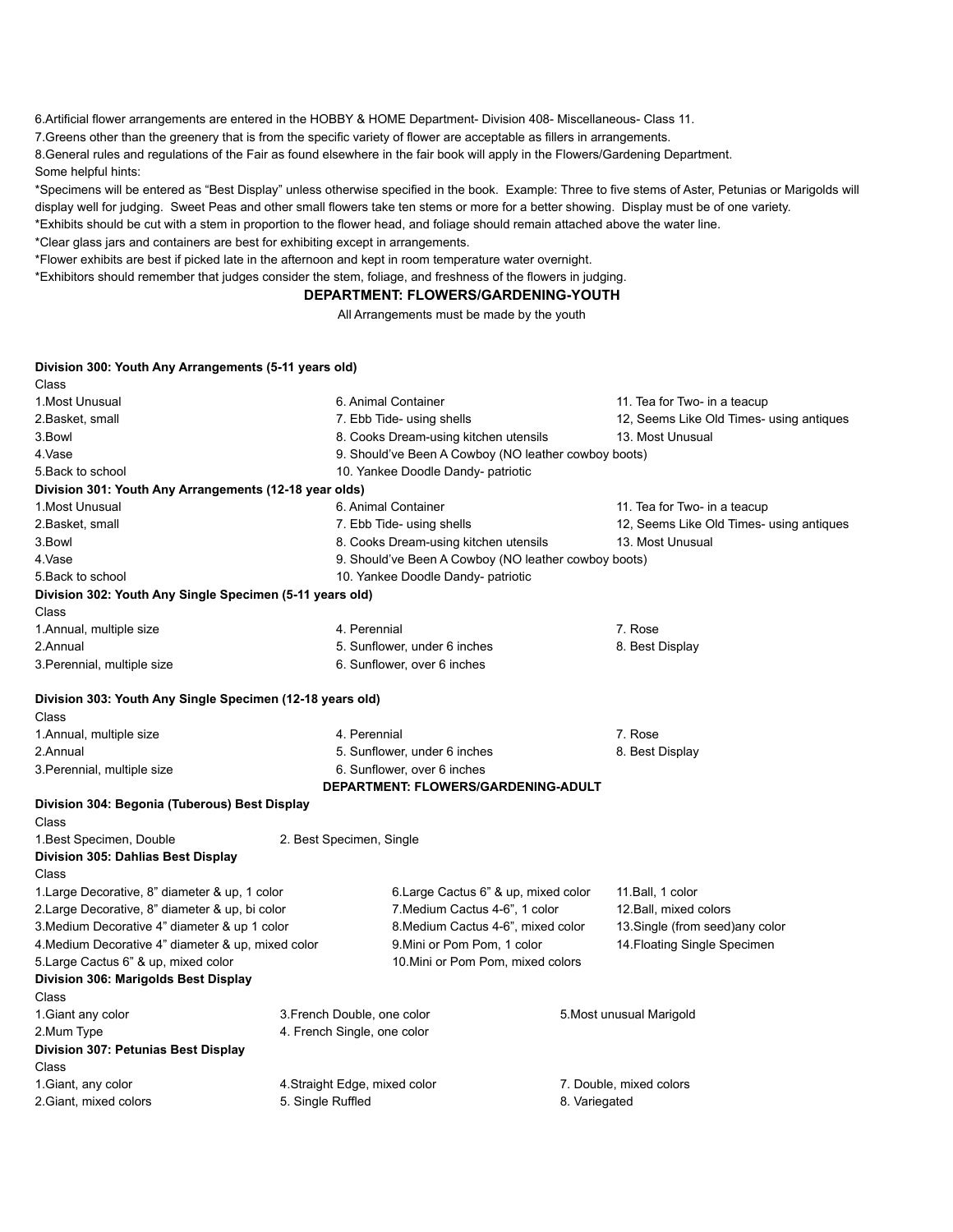3.Straight Edge, one color 6.Double, one color 9. Single, bi-color **Division 308: Zinnias Best Display** Class 1.Large, any color 4. Medium, mixed colors 7. Unusual Zinnias 2.Large, mixed colors 5. Small, one color 8. Best Single Specimen, any variety 3. Medium, one color 6. Small, mixed colors **Division 309: Houseplants** Class 1.Orchids blooming 8. Cactus & succulent garden under 24" 15. Aloe Vera 2.Succulent garden 9. Most unusual houseplant 16. Bromeliad 3.Cactus garden 10.Hanging baskets-non-blooming 17. Potted Geranium 4.Best blooming houseplant (in bloom) 11. Hanging baskets- blooming 18.Hanging Geranium 5.Best non-blooming houseplant 12. African Violets 19. Blooming patio plant, under 16" 6.Cactus 13.Foliage plant 20. Blooming patio plant, over 16" 7.Succulent 14. Fern 21. Non-blooming patio plant **Division 310: Roses Best Display** Class 1.Floribundas 8. Yellow 15.Miniature Rose, mixed color 2.Grandiflora 16. Single Rose 16. Single Rose 16. Single Rose 3.Bi-color light 10. Dark Pink 17. Variegated, red 4.Bi-color dark 11.Peace 11.Peace 18. Variegated, pink 5.Peach 12.Climbing Rose 19. Any other Rose than listed above (list type) 6.Red 13. Shrub Rose 7.Orange 14.Miniature Rose, one color **Division 311: Arrangements (no artificial flowers)** Class 1.Fair Theme Arrangements 11. Low Vase, mixed colors 21. Kitchen Klatter (use kitchen utensil) 2.Small Basket 12. Low Bowl, one color 22. Men Only 3.Arrangement of Roses 13. Low Bowl, mixed color 23. Here We Have Idaho (blue & gold) 4.Arrangement of Daisies 14. Patriotic Arrangement 24.Tea for Two (cups, teapots, & saucers) 5.One Color, mixed variety 15. Miniature Arrangement (up to 7") 25.Ebb Tide (using seashells) 6.Arrangement of variety of flowers 16. Dried Flower, natural 26. Seems Like Old Times (use old stuff, antiques) 7.Arrangement of Lilies 17. Far Away Places (Int'l theme) 27. Designer's Choice 8.High Vase, one variety 18. Religious arrangement 28.. Mixed Color One Variety 9.High Vase, mixed colors 19. Catch Sunshine (all yellow) 29. Other (list type) 10. Low Vase, one variety **20. Floral Celebration** 30. Happy Trails Western Theme **Division 312: Arrangement, Plant, or Flower- Cassia County Landmarks** Class 1.Create a Landmark of Cassia County **Division 313: Miscellaneous Best Display** Class 1.Achilles (Yarrow) any color 20. Gaillardia 39. Obident 2.Allium 21. Geraniums in bloom 40. Salvia 3.Alyssum, any color 22. Geranium (Martha Washington) 41. Scabiosa 4.Amaranthus 23. Gladiolas, misc. Best display 42. Sea Holly 5.Bachelor Buttons, any color 24. Globe Thistle 43. Snapdragon, any color 6.Bells of Ireland 25. Hemerocallis (Day Lily) 44. Statice, any color 7.Black-eyed Susan 26. Hibiscus, 1 bloom 45. Statice, German only 8.Buddleia (Butterfly Bush) 27. Hollyhocks, any color or kind 46. Sunflowers, any kind 9.Calendula 28. Hydrangea 47. Sunflower, seed, 1 head 10. Cannas, any color 29. Joe Pie Weed 48. Sweet Pea, annual 11.Carnations, any color 30. Lavender 49. Verbena, any color 12.Columbine 31. Lily, Aurelian Trumpet Shaped 50. Best new flower, not listed above (list variety) small size 13.Cone Flower, any color 32. Lilies, Collection of 51. Best new flower, not listed above, (list variety) large size 14.Coreopsis, single 33. Lily, Oriental Flat or Recurved 52. Best other, not listed above, small size (list variety)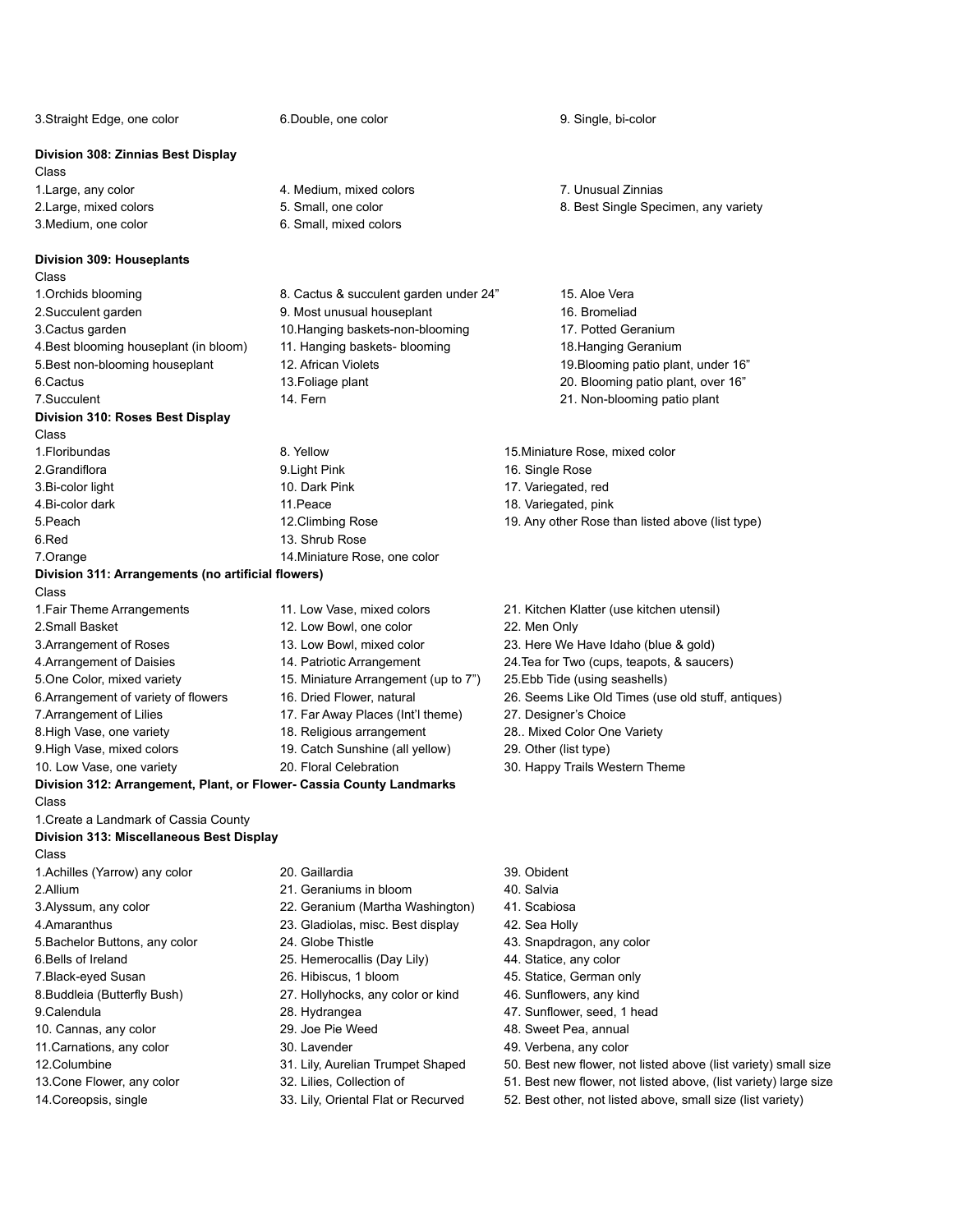| 15. Cosmos, any color<br>16. Chrysanthemums<br>17. Daisies, Shasta, any kind<br>18. Daisies, Gloriosa (Rudbeckia, any)<br>19. Dianthus, any kind or color | 34. Lily, Orienpet<br>35. Nicotiana<br>36. Ornamental Grass, any variety<br>37. Pansies, any color<br>38. Phlox | 53. Best other, not listed above, large size (list variety) |
|-----------------------------------------------------------------------------------------------------------------------------------------------------------|-----------------------------------------------------------------------------------------------------------------|-------------------------------------------------------------|
| Division 314: Potted Herbs                                                                                                                                |                                                                                                                 |                                                             |
| Class                                                                                                                                                     |                                                                                                                 |                                                             |
| 1. Basil                                                                                                                                                  | 5. Sweet Bay                                                                                                    | 9. Dill                                                     |
| 2.Thyme                                                                                                                                                   | 6. Anise                                                                                                        | 10. Rosemary                                                |
| 3.Sage                                                                                                                                                    | 7. Oregano                                                                                                      | 11. Parsley                                                 |
| 4.Mint                                                                                                                                                    | 8. Tarragon                                                                                                     | 12. Chives                                                  |
| Division 315: Mini Gardens                                                                                                                                |                                                                                                                 |                                                             |
| Class                                                                                                                                                     |                                                                                                                 |                                                             |
| 1. Smaller than 15 inches                                                                                                                                 | 2. Larger than 15 inches                                                                                        |                                                             |
|                                                                                                                                                           |                                                                                                                 |                                                             |
| <b>Special Awards:</b>                                                                                                                                    |                                                                                                                 |                                                             |
| <b>Youth Master Gardener</b>                                                                                                                              | Youth Best Arrangement                                                                                          |                                                             |
| <b>Adult Master Gardener</b>                                                                                                                              | <b>Adult Best Arrangement</b>                                                                                   |                                                             |
| <b>Adult Best Rose</b>                                                                                                                                    |                                                                                                                 |                                                             |
| *Sponsored by Mini Cassia Master Gardeners and Mini Cassia Garden Club                                                                                    | <b>DEPARTMENT: HANDWORK</b>                                                                                     |                                                             |
|                                                                                                                                                           |                                                                                                                 |                                                             |
| 1. All handwork must be covered with plastic for display.                                                                                                 | Superintendent: Freida Flowers 878-5450                                                                         |                                                             |
| 2. Exhibitor tags should be attached to the article.                                                                                                      |                                                                                                                 |                                                             |
| 3. If an exhibitor decides not to cover an item, he/she must assume full responsibility for soil or damage.                                               |                                                                                                                 |                                                             |
| 4. General rules and regulations of the Fair as found elsewhere.                                                                                          |                                                                                                                 |                                                             |
|                                                                                                                                                           | DEPARTMENT: HANDWORK- YOUTH                                                                                     |                                                             |
| Division 350: Youth handwork (6-12 years old)<br>Class                                                                                                    |                                                                                                                 |                                                             |
| 1. Crocheted or Knitted Item                                                                                                                              | 3. Embroidery (any type)                                                                                        | 5. Other (list kind)                                        |
| 2. Needlework Item                                                                                                                                        | 4. Loom Item                                                                                                    |                                                             |
| Division 351: Youth Handwork (13-18 years old)                                                                                                            |                                                                                                                 |                                                             |
| Class                                                                                                                                                     |                                                                                                                 |                                                             |
| 1. Crocheted or Knitted Item                                                                                                                              | 3. Embroidery (any type)                                                                                        | 5. Other (list kind)                                        |
| 2. Needlework Item                                                                                                                                        | 4. Loom Item                                                                                                    |                                                             |
|                                                                                                                                                           | DEPARTMENT: HANDWORK-ADULT                                                                                      |                                                             |
| Division 352: Clothing                                                                                                                                    |                                                                                                                 |                                                             |
| Class                                                                                                                                                     |                                                                                                                 |                                                             |
| 1. Crocheted or knitted Sweaters                                                                                                                          | 3. Crocheted or knitted Hats/Scarves                                                                            | 5. Other Crocheted or Knitted (list kind)                   |
| 2. Crocheted or knitted Slippers/Booties                                                                                                                  | 4. Hat/Scarves made by a Loom                                                                                   |                                                             |
| Division 353: Afghans                                                                                                                                     |                                                                                                                 |                                                             |
| Class                                                                                                                                                     |                                                                                                                 |                                                             |
| 1. Under 48"x48"                                                                                                                                          | 3. Any Afghan, bed sized                                                                                        | 5. Other (list type)                                        |
| 2. Over 48"x48"                                                                                                                                           | 4. Afghan, baby                                                                                                 |                                                             |
| Division 354: Embroidery                                                                                                                                  |                                                                                                                 |                                                             |
| Class                                                                                                                                                     |                                                                                                                 |                                                             |
| 1.Pillows                                                                                                                                                 | 4. Pictures- less than 10"x10"                                                                                  | 7. Other (list kind)                                        |
| 2. Towels                                                                                                                                                 | 5. Pictures- larger than 10"x10"                                                                                |                                                             |
| 3.Kitchen Item                                                                                                                                            | 6. Holiday                                                                                                      |                                                             |
| Division 355: Crocheted/Knitted                                                                                                                           |                                                                                                                 |                                                             |
| Class<br>1. Crocheted item, smaller than 8"                                                                                                               |                                                                                                                 | 5. Kitchen Item                                             |
| 2. Crocheted item, 8" or larger                                                                                                                           | 3. Doilies, any size<br>4. Pillows                                                                              | 6. Other (list kind)                                        |
|                                                                                                                                                           |                                                                                                                 |                                                             |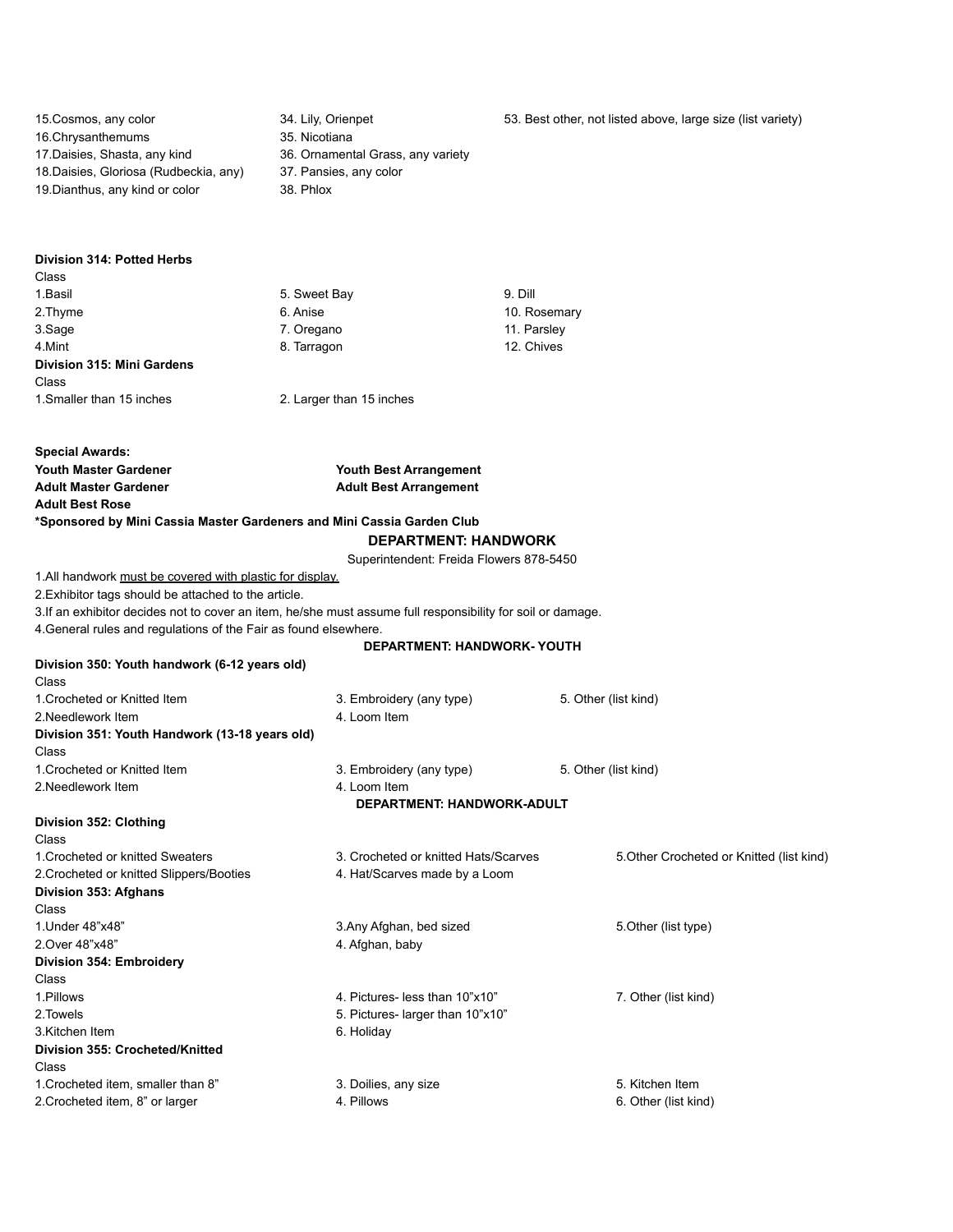| Division 356: Tatted               |                                     |                                |
|------------------------------------|-------------------------------------|--------------------------------|
| Class                              |                                     |                                |
| 1. Necklaces                       | 3. Doilies                          | 5. Other (list kind)           |
| 2.Jewelry                          | 4. Tablecloth, table runner         |                                |
| Division 357: Spinning and Weaving |                                     |                                |
| Class                              |                                     |                                |
| 1. Handspun, dyed yarn fiber       | 3. Handspun, crocheted item         | 5. Handspun, other (list kind) |
| 2. Handspun, knitted item          | 4. Handspun, woven item             |                                |
| Division 358: Cross Stitch         |                                     |                                |
| Class                              |                                     |                                |
| 1.Pillows                          | 4. Pictures- less than 10"x10"      | 7. Plastic Canvas              |
| 2. Towels                          | 5. Pictures- larger than 10"x10"    | 8. Other (list kind)           |
| 3. Kitchen Item                    | 6. Holiday                          |                                |
|                                    | <b>DEPARTMENT: HOBBY &amp; HOME</b> |                                |

Superintendent: Corinne Carter 670-5617

**DEPARTMENT: HOME & HOBBY- YOUTH**

1.Any item exhibitor who would like their item protected during display can cover it in plastic or place in a Ziploc-type bag. If an exhibitor decides not to cover an item, then he or she must assume full responsibility for soil or damage.

2.Exhibitor tags must be attached to the item.

3.General rules and regulations of the Fair as found elsewhere in the fair book will apply in the Home and Hobby Department.

| Division 400: Youth Craft Item (5-8 years old)   |                                 |                       |
|--------------------------------------------------|---------------------------------|-----------------------|
| Class                                            |                                 |                       |
| 1 Fabric Craft                                   | 5. Holiday Decorations          | 9. Beadery            |
| 2. Paper Craft                                   | 6. Scrapbook pages (at least 2) | 10. Gourds            |
| 3. Toys (any type except wooden)                 | 7. Scrapbook                    | 11. Other (list kind) |
| 4 Pillows                                        | 8 Handmade Cards                |                       |
| Division 401: Youth Craft Item (9-12 years old)  |                                 |                       |
| Class                                            |                                 |                       |
| 1. Fabric Craft                                  | 5. Holiday Decorations          | 9. Beadery            |
| 2. Paper Craft                                   | 6. Scrapbook pages (at least 2) | 10. Gourds            |
| 3. Toys (any type except wooden)                 | 7. Scrapbook                    | 11. Tole Painting     |
| 4 Pillows                                        | 8 Handmade Cards                | 12. Other (list kind) |
| Division 402: Youth Craft Item (13-18 years old) |                                 |                       |
| Class                                            |                                 |                       |
| 1 Fabric Craft                                   | 5. Holiday Decorations          | 9. Beadery            |
| 2. Paper Craft                                   | 6. Scrapbook pages (at least 2) | 10. Gourds            |
| 3. Toys (any type except wooden)                 | 7. Scrapbook                    | 11. Tole Painting     |
| 4. Pillows                                       | 8. Handmade Cards               | 12. Other (list kind) |
|                                                  |                                 |                       |

#### **DEPARTMENT: HOME & HOBBY- ADULT**

| <b>Division 403: Pictures</b>   |                                      |                               |
|---------------------------------|--------------------------------------|-------------------------------|
| Class                           |                                      |                               |
| 1.Stenciled                     | 3. Word Art (vinyl, paint, or print) | 5. Other (list kind)          |
| 2. Calligraphy                  | 4. Fabric Painted item               |                               |
| Division 404: Holiday Novelties |                                      |                               |
| Class                           |                                      |                               |
| 1.Decor                         | 3. Boxes and Baskets                 | 5. Pillow, embellished or not |
| 2.Stockings                     | 4. Cards                             | 6. Other (list kind)          |
| Division 405: Wreaths           |                                      |                               |
| Class                           |                                      |                               |
| 1. Fabric                       | 4. Wooden                            | 7. Corsage/Wristlet           |
| 2. Floral                       | 5. Repurposed, include before photo  | 8. Other (list kind)          |
| 3.Swag                          | 6. Non-traditional (not round)       |                               |
|                                 |                                      |                               |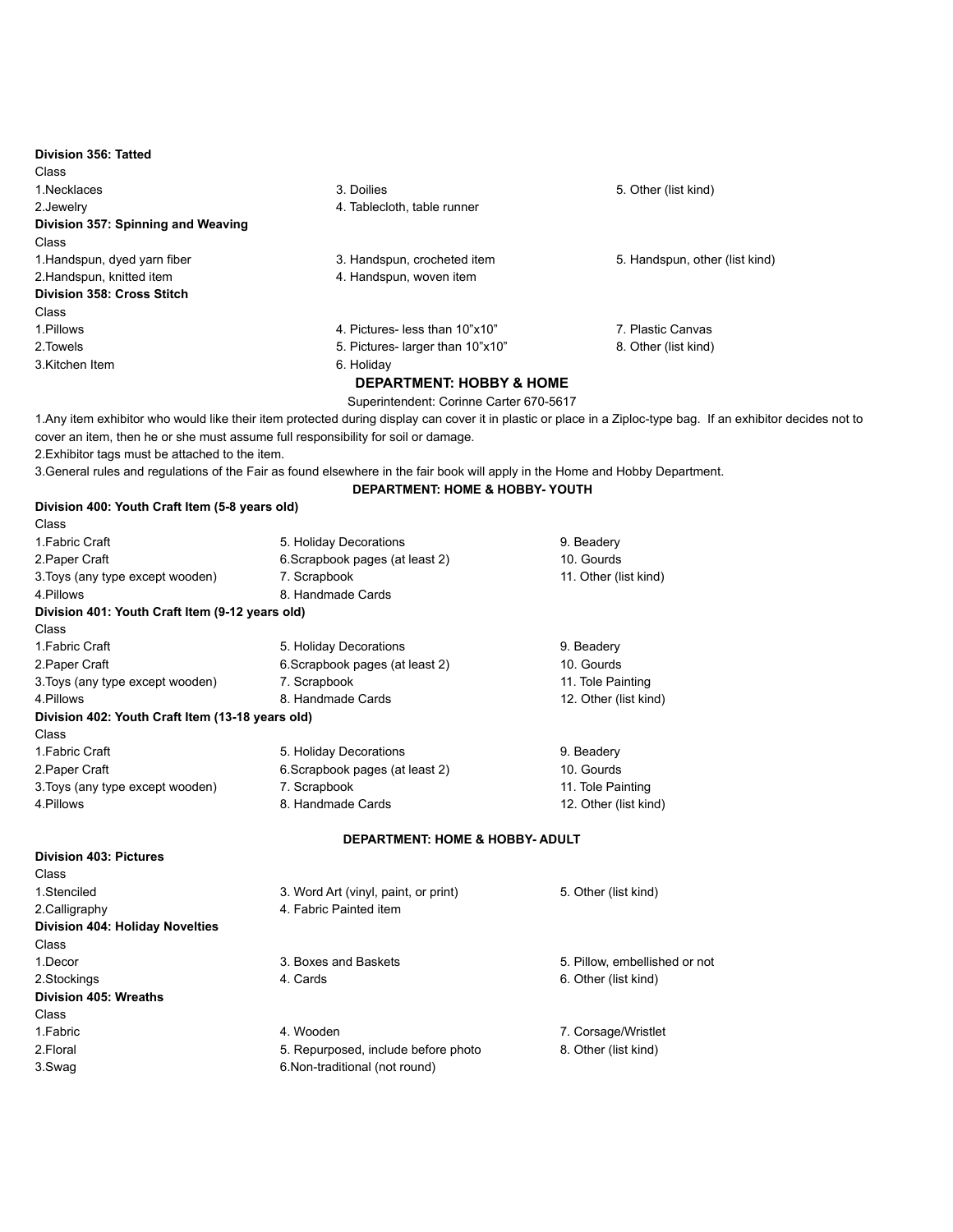| Division 406: Dolls & Toys<br>Class                                    |                                                                                                                                                                                                                                                                                                       |                      |                                           |
|------------------------------------------------------------------------|-------------------------------------------------------------------------------------------------------------------------------------------------------------------------------------------------------------------------------------------------------------------------------------------------------|----------------------|-------------------------------------------|
| 1. Crocheted (head & body)                                             | 4. Stuffed (commercial head/hands)                                                                                                                                                                                                                                                                    | 7. Doll House        |                                           |
| 2.Soft Sculpture                                                       | 5. Soft Toys                                                                                                                                                                                                                                                                                          |                      | 8. Other Dolls (excludes wood, list kind) |
| 3. Porcelain Doll                                                      | 6. Animals                                                                                                                                                                                                                                                                                            |                      | 9. Other Toys (excluding wood, list kind) |
| Division 407: Something New From Something Old                         |                                                                                                                                                                                                                                                                                                       |                      |                                           |
| Class                                                                  | Exhibits need a picture showing what it was before and a written statement of how much it cost to redo and attach it to the project.                                                                                                                                                                  |                      |                                           |
| 1. Miscellaneous (under 24 inches)                                     | 2. Miscellaneous (over 24 inches)                                                                                                                                                                                                                                                                     |                      |                                           |
| <b>Division 408: Miscellaneous</b>                                     |                                                                                                                                                                                                                                                                                                       |                      |                                           |
| Class                                                                  |                                                                                                                                                                                                                                                                                                       |                      |                                           |
| 1. Wax Item (i.e. candles, etc.)                                       | 6. Scrapbook pages, must consist of 2-4 coordinated pgs.                                                                                                                                                                                                                                              |                      | 11. Artificial Flower Arrangement         |
| 2. Boxes or Baskets                                                    | 7. Scrapbook (entire album)                                                                                                                                                                                                                                                                           |                      | 12. Gourds                                |
| 3. Stained Glass                                                       | 8. Wearable Art                                                                                                                                                                                                                                                                                       |                      | 13. Calendar                              |
| 4. Beadery                                                             | 9. Tole Painting                                                                                                                                                                                                                                                                                      |                      | 14. Duct Tape Item (list kind)            |
| 5. Cards or Stationary, homemade                                       | 10. Birdhouse (any except wooden)                                                                                                                                                                                                                                                                     |                      | 15. Other (list kind)                     |
| Division 409: Homemade and Handy                                       |                                                                                                                                                                                                                                                                                                       |                      |                                           |
|                                                                        | Are you an inventor? Then this is the category for you! Bring in all those "one of a kind" items you built to use around your home or business.<br>Enter the items you either would not buy or thought you could build for less than buying. Judging will be based on usefulness, how unique the item |                      |                                           |
|                                                                        | is, and the amount of recycled material used. Finished appearance is not important in judging. Entry should include builder's name, explanation                                                                                                                                                       |                      |                                           |
| of use, approximate cost, and reason for building item.                |                                                                                                                                                                                                                                                                                                       |                      |                                           |
| Class                                                                  |                                                                                                                                                                                                                                                                                                       |                      |                                           |
| 1. Smaller than the size of a pick-up bed                              |                                                                                                                                                                                                                                                                                                       |                      |                                           |
| Division 410: Diamond Art Painting (smaller than 45 cm x 60 cm)        |                                                                                                                                                                                                                                                                                                       |                      |                                           |
| Class                                                                  |                                                                                                                                                                                                                                                                                                       |                      |                                           |
| 1. Holiday                                                             | 4. Animals                                                                                                                                                                                                                                                                                            | 7. Landscapes        |                                           |
| 2. People                                                              | 5. Floral                                                                                                                                                                                                                                                                                             | 8. Patriotic         |                                           |
| 3. Home Decor                                                          | 6. Travel                                                                                                                                                                                                                                                                                             | 9. Other (list kind) |                                           |
| Division 411: Diamond Art Painting (larger than 45 cmx 60 cm)<br>Class |                                                                                                                                                                                                                                                                                                       |                      |                                           |
| 1. Holiday                                                             | 4. Animals                                                                                                                                                                                                                                                                                            | 7. Landscapes        |                                           |
| 2. People                                                              | 5. Floral                                                                                                                                                                                                                                                                                             | 8. Patriotic         |                                           |
| 3. Home Decor                                                          | 6. Travel                                                                                                                                                                                                                                                                                             | 9. Other (list kind) |                                           |
|                                                                        | <b>DEPARTMENT: LEGOS &amp; KNEX</b>                                                                                                                                                                                                                                                                   |                      |                                           |
|                                                                        | Superintendent: Jenny Hepworth 312-5492                                                                                                                                                                                                                                                               |                      |                                           |
|                                                                        | 1. Items must be secured to ¼" thick base of plywood or foam board or a Lego board, not cardboard. Can not be larger than 12"x18". NO                                                                                                                                                                 |                      |                                           |
|                                                                        | Exceptions! Using Fun Tack or Super Glue is an option for securing your project to a base board. Both are easily removed after, when soaked                                                                                                                                                           |                      |                                           |
| in warm water.                                                         |                                                                                                                                                                                                                                                                                                       |                      |                                           |
|                                                                        | 2. Any item that is made from a kit MUST be entered as a kit project under its appropriate class.                                                                                                                                                                                                     |                      |                                           |
|                                                                        | 3. Exhibits will be judged on creativity, complexity by age, color, and clarity (i.e. can we tell what it is). When in doubt, add a description/story.                                                                                                                                                |                      |                                           |
|                                                                        | 4. General rules and regulations of the Fair as found elsewhere in the fair book will apply in the Lego/Knex Department.                                                                                                                                                                              |                      |                                           |
| Division 450: Legos or Knex (5-8 years old)                            |                                                                                                                                                                                                                                                                                                       |                      |                                           |
| Class                                                                  |                                                                                                                                                                                                                                                                                                       |                      |                                           |
| 1.Buildings                                                            | 3. Vehicles, includes spacecraft                                                                                                                                                                                                                                                                      |                      | 5. Other (list kind)                      |
| 2. Flowers/Plants                                                      | 4. Animals                                                                                                                                                                                                                                                                                            |                      |                                           |
| Division 451: Legos or Knex (9-13 years old)                           |                                                                                                                                                                                                                                                                                                       |                      |                                           |
| Class                                                                  |                                                                                                                                                                                                                                                                                                       |                      |                                           |
| 1. Buildings                                                           | 3. Vehicles, includes spacecraft                                                                                                                                                                                                                                                                      |                      | 5. Other (list kind)                      |
| 2. Flowers/Plants                                                      | 4. Animals                                                                                                                                                                                                                                                                                            |                      |                                           |
| Division 452: Legos or Knex (14-18 years old)                          |                                                                                                                                                                                                                                                                                                       |                      |                                           |
| Class                                                                  |                                                                                                                                                                                                                                                                                                       |                      |                                           |
| 1.Buildings                                                            | 3. Vehicles, includes spacecraft                                                                                                                                                                                                                                                                      |                      | 5. Other Ilist kind)                      |
| 2. Flowers/Plants                                                      | 4. Animals                                                                                                                                                                                                                                                                                            |                      |                                           |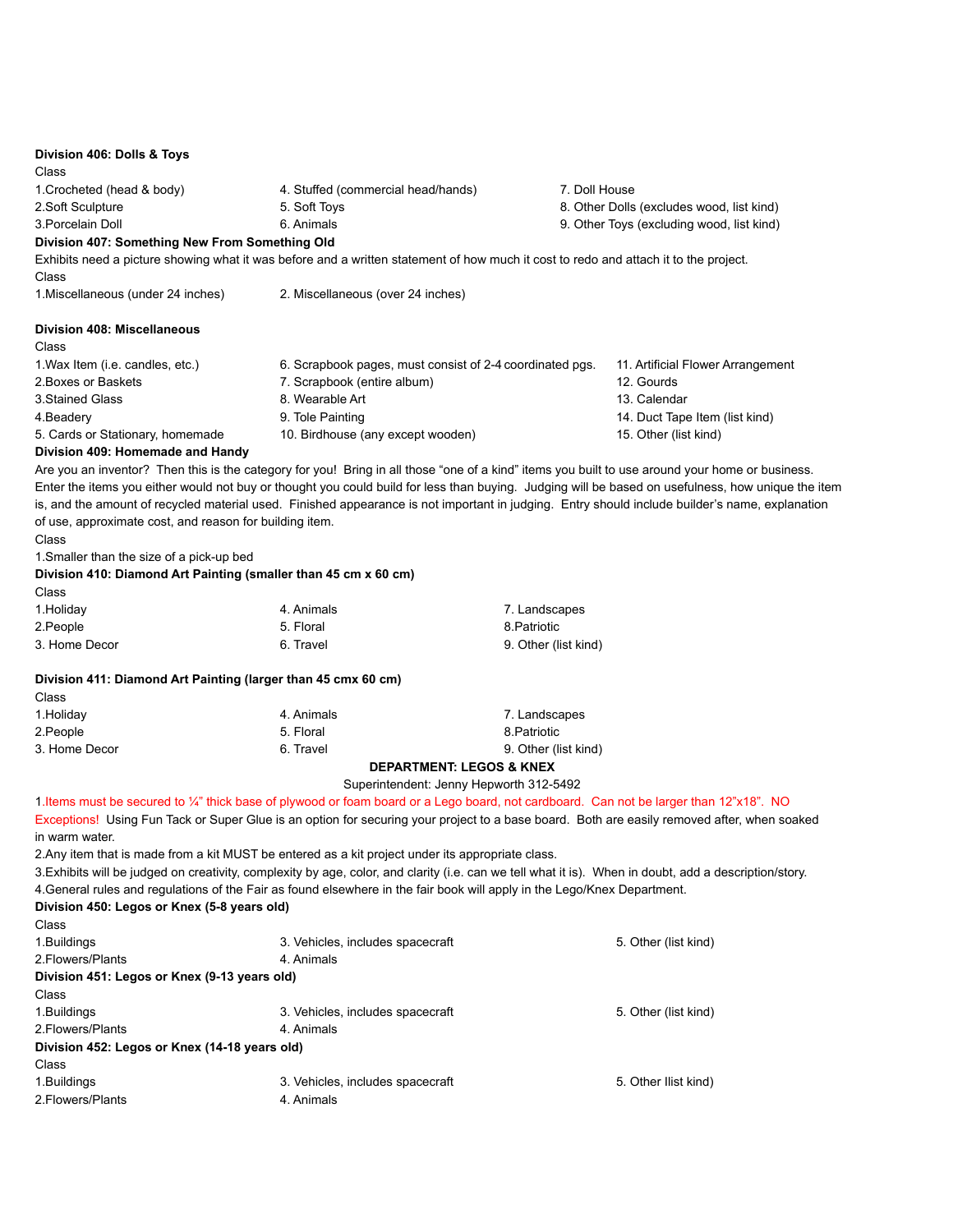| Division 453: Legos or Knex (5-8 years old)      |                                                                                                               |                      |
|--------------------------------------------------|---------------------------------------------------------------------------------------------------------------|----------------------|
|                                                  | 1. Story/Illustrate (have a story, picture to go with your project explaining the story behind your creation) |                      |
| Division 454: Legos or Knex (9-13 years old)     |                                                                                                               |                      |
|                                                  | 1. Story/Illustrate (have a story, picture to go with your project explaining the story behind your creation) |                      |
| Division 455: Legos or Knex (14-18 years old)    |                                                                                                               |                      |
|                                                  | 1. Story/Illustrate (have a story, picture to go with your project explaining the story behind your creation) |                      |
| Division 456: Legos or Knex Adult (19 and older) |                                                                                                               |                      |
| Class                                            |                                                                                                               |                      |
| 1 Buildings                                      | 3. Vehicles, includes spacecraft                                                                              | 5. Other (list kind) |
| 2 Flower/Plants                                  | 4. Animals                                                                                                    |                      |
| Division 457: Lego Kits (5-8 year olds)          |                                                                                                               |                      |
| Class                                            |                                                                                                               |                      |
| 1 Buildings                                      | 3. Vehicles, includes spacecraft                                                                              | 5. Other (list kind) |
| 2 Flowers/Plants                                 | 4. Animals                                                                                                    |                      |
| Division 458: Lego Kits (9-13 year olds)         |                                                                                                               |                      |
| <b>Class</b>                                     |                                                                                                               |                      |
| 1 Buildings                                      | 3. Vehicles, includes spacecraft                                                                              | 5. Other (list kind) |
| 2 Flowers/Plants                                 | 4. Animals                                                                                                    |                      |
| Division 459: Lego Kits (14-18 year olds)        |                                                                                                               |                      |
| <b>Class</b>                                     |                                                                                                               |                      |
| 1 Buildings                                      | 3. Vehicles, includes spacecraft                                                                              | 5. Other (list kind) |
| 2 Flowers/Plants                                 | 4. Animals                                                                                                    |                      |
| Division 460: Lego Kits Adult (19 and older)     |                                                                                                               |                      |
| <b>Class</b>                                     |                                                                                                               |                      |
| 1 Buildings                                      | 3. Vehicles, includes spacecraft                                                                              | 5. Other (list kind) |
| <b>2 Flowers/Plants</b>                          | 4. Animals                                                                                                    |                      |
|                                                  |                                                                                                               |                      |

## **DEPARTMENT: PHOTOGRAPHY**

Superintendent: Paulee Larson 208-431-4786

Photo competition is open to youth, amateur, and professional photographers. Professional Photographer means: Someone who earns 50% or more of his or her annual income from photography Amateur Photographer means: anyone who is a photography student or produces for their own pleasure/purpose.

1.All photos must be submitted by the person who took them. A parent or adult guardian must accompany children under 16 years of age.

2.Entries are limited to one photo per class. Please be honest and fair to other entrants when entering classes.

3.Finished size of photos must be at least 5"x7" minimum up to 16"x20" maximum size.

4.They must be matted or mounted and not to exceed 3/16" thick. MOUNTING MATERIAL MUST BE FIRM.

5.For Digital Reconstruction/Enhancement both before and after versions must be on same background and not exceed finished size dimensions, as listed above in #3.

6.Gallery wrapped entries must not exceed 2 inches.

#### 7**.PLEASE NO FRAMES!**

8.Photographs may be entered in this fair only one time. Do not enter previously entered photos.

9.Entries in the Amateur or Professional classes cannot have any name, title, or identification on the face of the photo, framing, or display. Please have these covered up prior to entering your items, if this applies. NO business cards!

10.Photographs deemed to be objectionable or unfit for family viewing will not be accepted.

11.General rules and regulations of the Fair as found elsewhere in the fair book will apply in the Photography Department.

## **Definition/Explanation of Lot Titles**

Digital: Means the use of any digital equipment (cameras, computer, copier, computer software, kiosk, etc.)

Computer Enhanced/Altered: Means any photo that has been altered, manipulated or retouched.

Digital Photo Manipulation: Means any photo that is composed with other photos or artwork in the final image.

Still Life: In photography or other visual arts, a depiction of inanimate objects, such as flowers, fruit, vegetables, boots w/western hat, sink full of dishes, (nothing living) etc.

Close Up: Macro (not animals or people): This category can include plants, insects, creepers, or crawlers, but not 4 legged animals, fish, or fowl. Divisions 500,501, and film entries: Entries must include negatives at time of entry only; negatives do not need to be left. Please alert Superintendent ahead of time for white glove handling.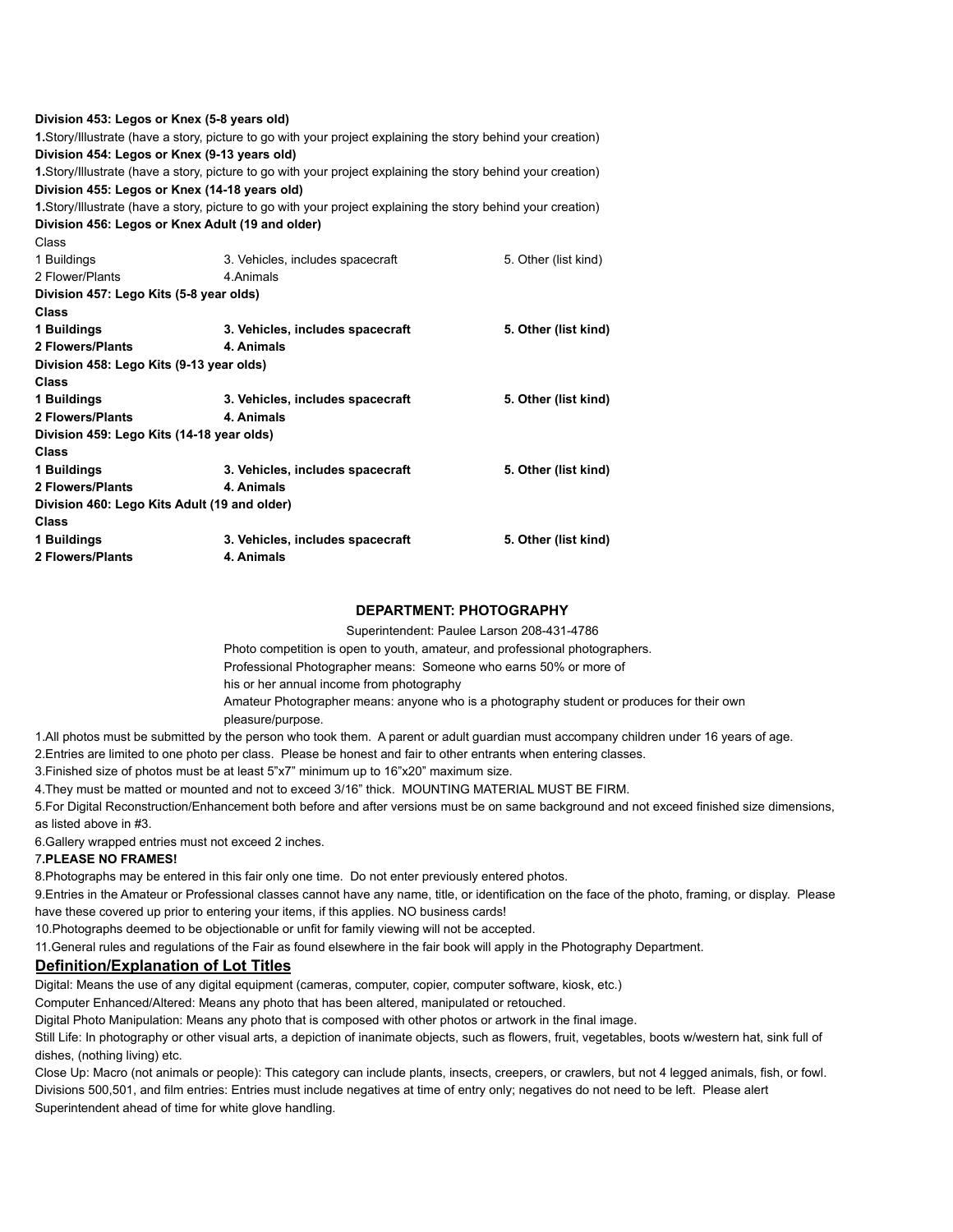Advertising: Pictures that would be used to sell or for campaign adds

Aerial - photos captured from a high altitude (plane, air ballon, skyscrapers, drones) Agricultural- Tractors, fields, etc.

Astro/Night- Pictures of space, objects in the night sky

Candid- photo capturing subjects without their knowledge, magic of the moment

Events- settings may include corporate, crazy concert, etc

Fashion- models displaying fashion such as clothes, shoes, and other accessories

Fireworks- Firework display, especially at night

Photojournalism- photos should tell a story of events happening all over the world. War zones, natural disasters, political rallies, community celebrations Travel- capture people, lifestyles, landscapes. Your picture should transport your audience to that place without them leaving home Vintage- items ranging from 20-99 years in age. Authentic, aged pieces in various conditions worthy of being collected Wildlife- focuses on animals in their natural habitat

#### **DEPARTMENT: PHOTOGRAPHY-YOUTH**

#### **Division 500: Youth (6-12 years old) Digital**

Class 1.Landscape 7.Sports/Action 13. Vehicles 2. Sunrise/Sunset 14. Fair Theme 12. Animals 14. Fair Theme 14. Fair Theme 3.Still Life 9. Birds 15. Computer Enhanced/Altered 4.Small Group Portrait 10. Reptiles 16. Black & White 5.Portrait individual 11. Flowers 17. Large Group Portrait 6.Building-interior/exterior 12. Farming 18. Pet 19. Waterscape 20. Cityscape 21. Food 22. Fantasy 23. Panorama (15x 30) 24. Other (list kind)

### **Division 501: Youth (13-18 years old)**

| Class                         |                                |                               |
|-------------------------------|--------------------------------|-------------------------------|
| 1.Landscape                   | 7. Sports/Action               | 13. Vehicles                  |
| 2.Sunrise/Sunset              | 8. Animals                     | 14. Fair Theme                |
| 3.Still Life                  | 9. Birds                       | 15. Computer Enhanced/Altered |
| 4.Small Group Portrait        | 10. Reptiles                   | 16. Black & White- Scenery    |
| 5. Portrait individual        | 11. Flowers                    | 17. Black & White- People     |
| 6. Building-interior/exterior | 12. Farming                    | 18. Cityscape                 |
| 19. Waterscape                | 20. Advertising                | 21. Aerial                    |
| 22. Wildlife                  | 23. Astro/Night                | 24. Candid                    |
| 25. Events                    | 26. Fashion                    | 27. Fireworks                 |
| 28. Food                      | 29. Pet                        | 30 Large Group Portrait       |
| 31. Newborn                   | 32. Senior Pictures            | 33. Photojournalism           |
| 34.Storms                     | 35. Travel                     | 36. Underwater                |
| 37. Vintage                   | 38. Fantasy                    | 39. Panorama (15x30)          |
| 40. Other (list kind)         |                                |                               |
|                               | DEPARTMENT: PHOTOGRAPHY- ADULT |                               |

#### **Division 502: Digital Amateur (19 years old and older)**

Class 3.Winterscape 13. Animals 22. Marco (Close up)definition above 5.Sunrise/Sunset 15. Reptiles 24. Farming 6.Small Group Portrait 16. Flowers 25. Vehicles 7.Child Portrait 17. Scenery (Black & White) 26. Building- interior/exterior 8. Portrait 18. People (Black & White) 27. Advertising 9. Wedding 28. Aerial 19. Fair Theme 28. Aerial 28. Aerial 10. Sports/Action 29. Astro/Night 30. Candid 31. Events 32. Fashion 33. Fireworks 34. Food 35. Pet 36. Large Group Portrait 37. Newborn 38. Senior Pictures 39. Photojournalism 40. Storms 1.1. Travel 1.1. Travel 1.1. Travel 1.1. Travel 1.1. Travel 1.1. Automobile 1.1. Travel 1.1. Travel

- 
- 
- 
- 
- 
- 
- 
- 
- 
- 
- 
- 
- 
- 
- 1.Landscape/Mountainscape 11. Still Life 20. Digital Design (Fair Theme)include before & after
- 2.Cityscape 12. Animals w/People 21. Digital Photo Manipulation-definition above
	-
- 4. Waterscape (river, pond, lake, sea) 14. Birds 24. Birds 23. Insects & Bugs (any insect that creeps, crawls, or flies)
	-
	-
	-
	-
	-
	-
	-
	-
	-
	-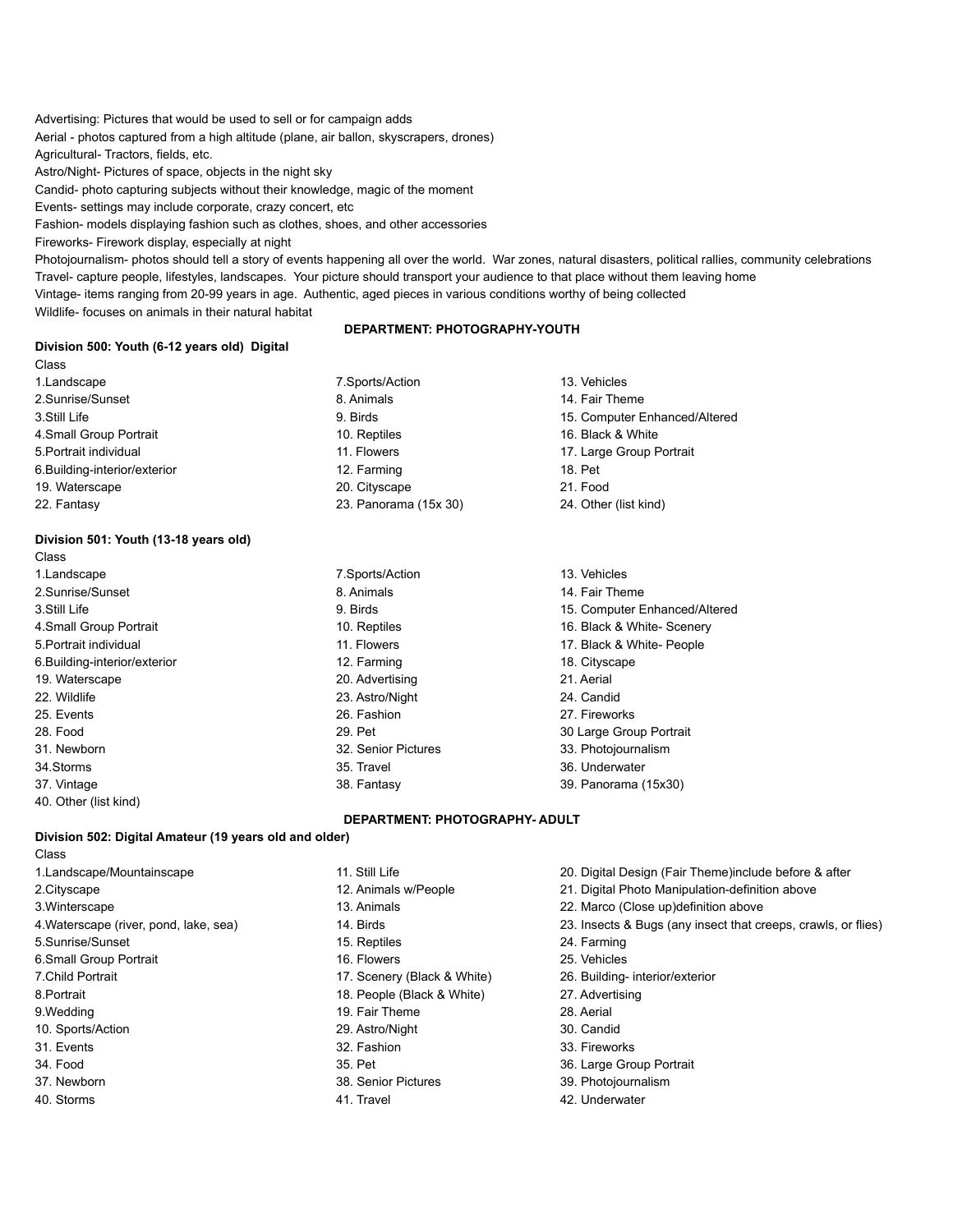| 44. Wildlife<br>45. Fantasy                  |
|----------------------------------------------|
| 47. Other (list kind)                        |
|                                              |
|                                              |
| 11. Still Life<br>20. Digital D              |
| 12. Animals w/People<br>21. Digital Pl       |
| 13. Animals<br>22. Marco (C                  |
| 14. Birds<br>23. Insects $\delta$            |
| 15. Reptiles<br>24. Farming                  |
| 16. Flowers<br>25. Vehicles                  |
| 17. Scenery (Black & White)<br>26. Building- |
| 18. People (Black & White)<br>27. Advertisi  |
| 19. Still Life (Black & White)<br>28. Aerial |
| 29. Astro/Night<br>30. Candid                |
| 32. Fashion<br>33. Firework                  |
| 35. Pet<br>36. Large Gr                      |
| 38. Senior Pictures<br>39. Photojou          |
| 42. Underwa<br>41. Travel                    |
|                                              |

- 
- 
- 
- 
- 
- 
- 
- 
- 9. Still Life (Black & White) 28. Aerial
- 
- 
- 
- 
- 
- 46. Panorama (15x30) 47. Other (list kind)
- Wildlife **45. Fantasy**
- Still Life 1.1.1.1.1.1.1.20. Digital Design (Fair Theme)include before & after
- 21. Digital Photo Manipulation-definition above 21. Digital Photo Manipulation-definition above
- 3. Animals 22. Marco (Close up)definition above
- 4. Birds (any insects & Bugs (any insect that creeps, crawls, or flies) 1. Birds 23. Insects & Bugs (any insect that creeps, crawls, or flies)
- 5. Reptiles 24. Farming
	-
- 7. Scenery (Black & White) 26. Building- interior/exterior
- Reople (Black & White) 27. Advertising
	-
- 1. Astro/Night 30. Candid
- 2. Fashion 33. Fireworks
- 36. Large Group Portrait
- 39. Photojournalism
- Analysis 1. Travel 1. Travel 1. Travel 1. Travel 1. Travel 1. Travel 1. Travel 1. Travel 1. Travel 1. Travel 1
- 43. Vintage 19 November 2012 12:30 November 2014. Wildlife 19th 19th 2015 12:45. Fantasy

## **DEPARTMENT: PRODUCE AND CROPS**

### Superintendents: Sharon Bowers 670/4400 & Rebecca Lake 431-4031

1.ALL ENTRIES MUST BE ON STIFF HEAVY CHINET PAPER PLATES WITHOUT A COVERING. BERRIES AND CHERRY TOMATOES MAY BE PLACED ON A SMALL HEAVY CHINET PAPER PLATE. ANY PRODUCE ENTERED ON FLIMSY PLATES (for ex. Foam, Dixie, etc) WILL BE REFUSED ENTRY.

CORN AND SWISS CHARD CAN BE BROUGHT ON A PLATE WITH A ZIPLOC-TYPE BAG.

2.Choose the produce you will exhibit and check the list for the number of each required.

3.It is easier to select a good exhibit from many specimens than from a few. Points to consider in selecting produce for exhibit:

Defects Size Uniformity Type Color Neatness

4.Plan the arrangement of your exhibit before you take it to the fair.

5.Youth and Adults may enter produce in as many divisions and classes as he/she wishes, but only ONE entry per class.

6.Cover herbs, which dry out easily with clear plastic cellophane or a baggie. Corn can be covered as well.

7.General rules and regulations of the Fair as found elsewhere in the fair book will apply in the Produce and Crops Department.

8.Exhibits must be prepared as follows:

| Apples-stems on               | Herbs-put in plastic bag       | Radishes-1/2 inch top                        | Winter Squash- 2 in stem        |
|-------------------------------|--------------------------------|----------------------------------------------|---------------------------------|
| Berries-no stem (except       | Kohlrabi-2 inch petioles       | Raspberries-stems removed                    | (hubbard, spaghetti, acorn,     |
| strawberries)                 | Melon-1 inch stem              | Rhubarb-18" stalks pulled, not               | banana)                         |
| Cantaloupe-stem removed       | Beets-market size, 1 inch tops | cut; trim each stalk with 1 $\frac{1}{2}$ "- | Sugar Beets- trim all green off |
| Carrots-1 inch tops           | Onions- 1 inch top, skins off  | 2" fan                                       | Tomatoes- (cherry too) stem     |
| Cornsweet - husked            | Parsnips- 1 inch top           | Rutabaga-1 inch top                          | removed                         |
| Cucumber- 1/4 inch stem       | Peppers- 1 inch stem           | Summer Squash-8"-10" long                    | Turnips- 1 inch top             |
| Eggplant-1 inch stem          | Potatoes-washed                | with a 1" stem (zucchini, butter             |                                 |
| Green Onions- six inches long | Pumpkin-2 inch stem            | stick, crookneck)                            |                                 |
|                               |                                |                                              |                                 |

#### **Tips for showing your produce and crops:**

Follow the directions in the fair book as to the number of items needed for entry and how they are to be prepared. If the book calls for 5 apples, 4 will not do. That entry will be set aside by the judge. If the category call for red tomatoes, half red and half green will not do. If stems are removed when the fair book calls for stems on, that entry will be set aside. Diseased, worm eaten, scarred, oversized or undersized entries are the first to be eliminated. Many times potatoes are eliminated simply because of dirt still on them. Vegetables should be clean of all dirt and roots but not scrubbed. When displaying more than one item in the entry, be sure they are uniform in size. Do not mix vegetables. Wild oat seed in grain crops will eliminate that entry. All entries should be of prime eating quality unless you are entering in the largest squash category, for example. The judge is Not required to give ribbons in any category where entries are substandard.

> **DEPARTMENT: PRODUCE/FRUIT- YOUTH Do NOT MIX FRUITS OR VEGETABLES- ONLY ONE TYPE**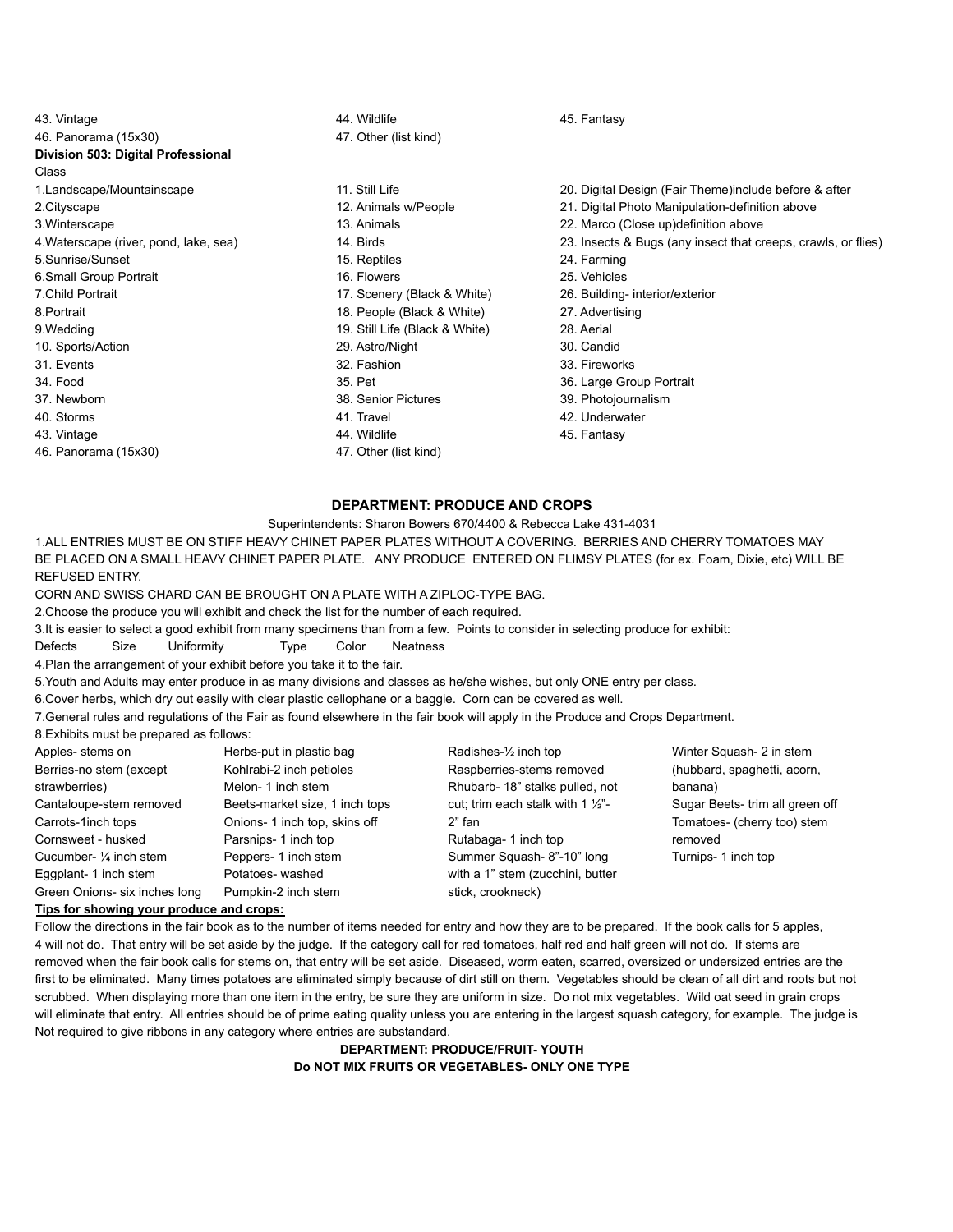| Division 550: Youth Produce (5 & 6 years old)<br><b>Class</b> |                                        |                                                                                                                                                                                                                                                                                                            |
|---------------------------------------------------------------|----------------------------------------|------------------------------------------------------------------------------------------------------------------------------------------------------------------------------------------------------------------------------------------------------------------------------------------------------------|
| 1. Fruit, any variety, 3 (except melon, 1)                    | 5. Cabbage, 1                          | 9. Other Vegetable, 3                                                                                                                                                                                                                                                                                      |
| 2. Tomatoes, 3                                                | 6. Carrots, 3                          | 10. Any Oddity, 1 (list variety)                                                                                                                                                                                                                                                                           |
| 3.Corn, 3 ears                                                | 7. Summer, Squash, 2                   | 11. Largest Vegetable (list variety)                                                                                                                                                                                                                                                                       |
| 4. Cucumbers, 3                                               | 8. Winter Squash, 1                    | 12. Beans, 5                                                                                                                                                                                                                                                                                               |
| 13. Peppers, 3                                                | 14. Onions, 3                          | 15. Potatoes, 3                                                                                                                                                                                                                                                                                            |
| Division 551: Youth Produce (7-9 years old)<br>Class          |                                        |                                                                                                                                                                                                                                                                                                            |
| 1. Fruit, any variety, 3 (except melon, 1)                    | 5. Cabbage, 1                          | 9. Other Vegetable, 3                                                                                                                                                                                                                                                                                      |
| 2. Tomatoes, 3                                                | 6. Carrots, 3                          | 10. Any Oddity, 1 (list variety)                                                                                                                                                                                                                                                                           |
| 3.Corn, 3 ears                                                | 7. Summer, Squash, 2                   | 11. Largest Vegetable (list variety)                                                                                                                                                                                                                                                                       |
| 4. Cucumbers, 3                                               | 8. Winter Squash, 1                    | 12. Beans, 5                                                                                                                                                                                                                                                                                               |
| 13. Peppers, 3                                                | 14. Onions, 3                          | 15. Potatoes, 3                                                                                                                                                                                                                                                                                            |
| Division 552: Youth (10-12 years old)<br><b>Class</b>         |                                        |                                                                                                                                                                                                                                                                                                            |
| 1. Fruit, any variety, 3 (except melon, 1)                    | 5. Cabbage, 1                          | 9. Other Vegetable, 3                                                                                                                                                                                                                                                                                      |
| 2.Tomatoes, 3                                                 | 6. Carrots, 3                          | 10. Any Oddity, 1 (list variety)                                                                                                                                                                                                                                                                           |
| 3.Corn, 3 ears                                                | 7. Summer, Squash, 2                   | 11. Largest Vegetable (list variety)                                                                                                                                                                                                                                                                       |
| 4. Cucumbers, 3                                               | 8. Winter Squash, 1                    | 12. Beans, 5                                                                                                                                                                                                                                                                                               |
| 13. Peppers, 3                                                | 14. Onions, 3                          | 15. Potatoes, 3                                                                                                                                                                                                                                                                                            |
| Division 553: Youth Produce (13-18 years old)                 |                                        |                                                                                                                                                                                                                                                                                                            |
| Class                                                         |                                        |                                                                                                                                                                                                                                                                                                            |
| 1. Fruit, any variety, 3 (except melon, 1)                    | 5. Cabbage, 1                          | 9. Other Vegetable, 3                                                                                                                                                                                                                                                                                      |
| 2. Tomatoes, 3                                                | 6. Carrots, 3                          | 10. Any Oddity, 1 (list variety)                                                                                                                                                                                                                                                                           |
| 3.Corn, 3 ears                                                | 7. Summer, Squash, 2                   | 11. Largest Vegetable (list variety)                                                                                                                                                                                                                                                                       |
| 4. Cucumbers, 3                                               | 8. Winter Squash, 1                    | 12. Beans, 5                                                                                                                                                                                                                                                                                               |
| 13. Peppers, 3                                                | 14. Onions, 3                          | 15. Potatoes, 3                                                                                                                                                                                                                                                                                            |
| Division 554: Produce Animal                                  |                                        |                                                                                                                                                                                                                                                                                                            |
|                                                               |                                        | Use your imagination to create an animal from a vegetable (store bought or home grown). The vegetable/fruit you choose must be used for the body. NO<br>LARGER THAN 12 W X 18 L. Toothpicks may be used to attach parts to the body, but not used as PART of the body. They will have to be removed before |
|                                                               |                                        | entry will be accepted. ALL PARTS OF ANIMAL MUST BE PRODUCE. NO PLASTIC DECORATIONS (THAT MEANS NO GOOGLY EYES) OR PAINTS.                                                                                                                                                                                 |
| Have fun!                                                     |                                        |                                                                                                                                                                                                                                                                                                            |
| Class                                                         |                                        |                                                                                                                                                                                                                                                                                                            |
| 1.5-6 years old                                               | 3. 10-12 years old                     |                                                                                                                                                                                                                                                                                                            |
| 2.7-9 years old                                               | 4. 13-18 years old                     |                                                                                                                                                                                                                                                                                                            |
|                                                               | <b>DEPARTMENT: VEGETABLES- ADULTS</b>  |                                                                                                                                                                                                                                                                                                            |
| <b>Division 555: Beans</b>                                    |                                        |                                                                                                                                                                                                                                                                                                            |
| Class                                                         |                                        |                                                                                                                                                                                                                                                                                                            |
| 1. Pole, 5 beans                                              | 3. Wax, 5 beans                        |                                                                                                                                                                                                                                                                                                            |
| 2. Snap, 5 beans                                              | 4. Other, 5 beans (list variety)       |                                                                                                                                                                                                                                                                                                            |
| <b>Division 556: Carrots</b>                                  |                                        |                                                                                                                                                                                                                                                                                                            |
| Class                                                         |                                        |                                                                                                                                                                                                                                                                                                            |
| 1. Long variety, 3                                            | 2. Short variety, 3                    |                                                                                                                                                                                                                                                                                                            |
| Division 557: Corn                                            |                                        |                                                                                                                                                                                                                                                                                                            |
| <b>Class</b>                                                  |                                        |                                                                                                                                                                                                                                                                                                            |
| 1. White, 3 ears                                              | 2. Yellow, 3 ears                      | 3. Others, 3 ears (list variety)                                                                                                                                                                                                                                                                           |
| <b>Division 558: Cucumbers</b>                                |                                        |                                                                                                                                                                                                                                                                                                            |
| Class                                                         |                                        |                                                                                                                                                                                                                                                                                                            |
| 1. Pickling, 3                                                | 2. Table, 3                            | 3. Other, 3 (list variety)                                                                                                                                                                                                                                                                                 |
| Division 559: Herbs                                           |                                        |                                                                                                                                                                                                                                                                                                            |
| Class                                                         |                                        |                                                                                                                                                                                                                                                                                                            |
| 1. Basil, 3 stems                                             | 4. Dill, 3 stems                       | 7. Parsley, 3 stems                                                                                                                                                                                                                                                                                        |
| 2. Cilantro, 3 stems<br>3.Chives, 10 stalks                   | 5. Garlic, 3 bulbs<br>6. Mint, 3 stems | 8. Rosemary, 3 stems<br>9. Other, 3 stems (list variety)                                                                                                                                                                                                                                                   |
|                                                               |                                        |                                                                                                                                                                                                                                                                                                            |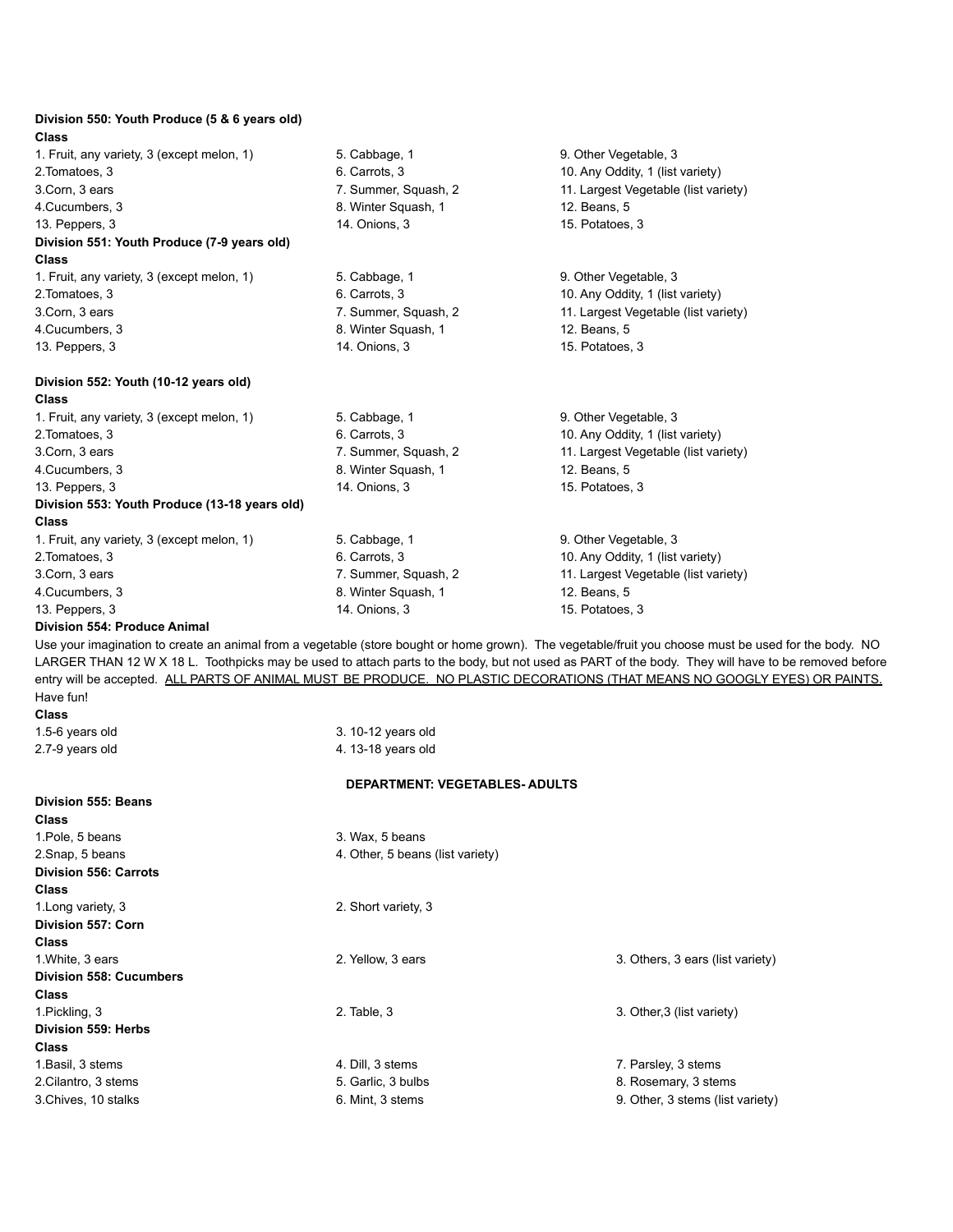**Division 560: Onions Class** 1. White, 3 3. Red, 3 2. Yellow, 3 2. Yellow, 3 **Division 561: Peppers Class** 2.Sweet, 3 (list variety) 4. Other, 3 (list variety)

**Division 562: Potatoes Class** 1. Red, 3 3. White, 3 3. White, 3 3. White, 3 3. White, 3 3. White, 3 3. White, 3 3. White, 3 (list variety) 2. Russet, 3 and 2. Russet, 3 and 2. Russet, 3 and 2. Largest, 1 **Division 563: Pumpkins Class** 1. Field, 1 3. Largest, 1 2. Pie, 1 4. Mini, 2 **Division 564: Squash Class** 1.Acorn, 2 6. Gourds, 2 10. Zucchini, 2 (8-10") 2.Banana, 1 2.Banana, 1 2.Banana, 1 2.Banana, 1 2.Banana, 1 2.Banana, 1 2.Banana, 1 2.Banana, 1 2.Banana, 1 2.Banana, 1 2.Banana, 1 2.Banana, 1 2.Banana, 1 2.Banana, 1 2.Banana, 2.Banana, 2.Banana, 2.Banana, 2.Banana, 2.Ba 3. Buttercup, 2 8. Spaghetti, 1 3. Duttercup, 2 8. Spaghetti, 1 3. Oddity (list variety) 4.Butternut, 2 **9. Straight-neck, 2 (8-10")** 13. Other, 1 (list variety) 5.Crookneck, 2 (8-10") **Division 565: Tomatoes Class** 1. Cherry, 5 **1. Pastella Community** 3 (i.e. Roma) **7. Other, 3 (ist variety) 7. Other, 3 (ist variety)** 2.Grape, 5 5. Pear, 3 3. Green, 3 6. Salad, 3 **Division 566: Cole Crops Class** 1.Broccoli, 1 head 4. Cabbage, 1 head (red) 7. Kohlrabi, 1 large or 3 small 3.Cabbage, 1 head (green) 6. Cauliflower, 1 head

#### **Division 567: Other Vegetables Class**

1. Beets, 3 5. Rhubarb, 3 stalks 9. Oddity (list variety) 1. Beets, 3 3. Lettuce, 1 head or bunch 7. Sunflower, 1 head A. Parsnips, 3 8. Peas, 5 pods **Division 568: Summer Apples Class** 1. Lodi, 3 3. Other, 3 (list variety) 2. Transparent, 3 3. Other, 3 (list variety) **Division 569: Winter Apples Class** 1.Crab, 3 4. Granny Smith, 3 7. Other, 3 (list variety) 2. Yellow Delicious, 3 5. Jonathon, 3 3.Red Delicious, 3 6. Macintosh, 3

## **Division 570: Berries**

**Class** 1.Blackberries, 5 4. Gooseberries, 5 7 Strawberries, 5 3. Red Currants, 5 6. Red Raspberries, 5

1. Bell, 3 3. Hot variety, 3 (list variety)

2. Black Currants, 5. Black Raspberries, 5. Black Responsives, 5. 8. Other, 5 (list variety)

2.Brussel Sprouts, 10 **5. Cabbage, largest 8. Any other, 1 head (list variety)** 8. Any other, 1 head (list variety)

2. Eggplant, 2 **6. Swiss Chard, 1 bunch 10. Other Vegetable (list variety)** 2. Eggplant, 2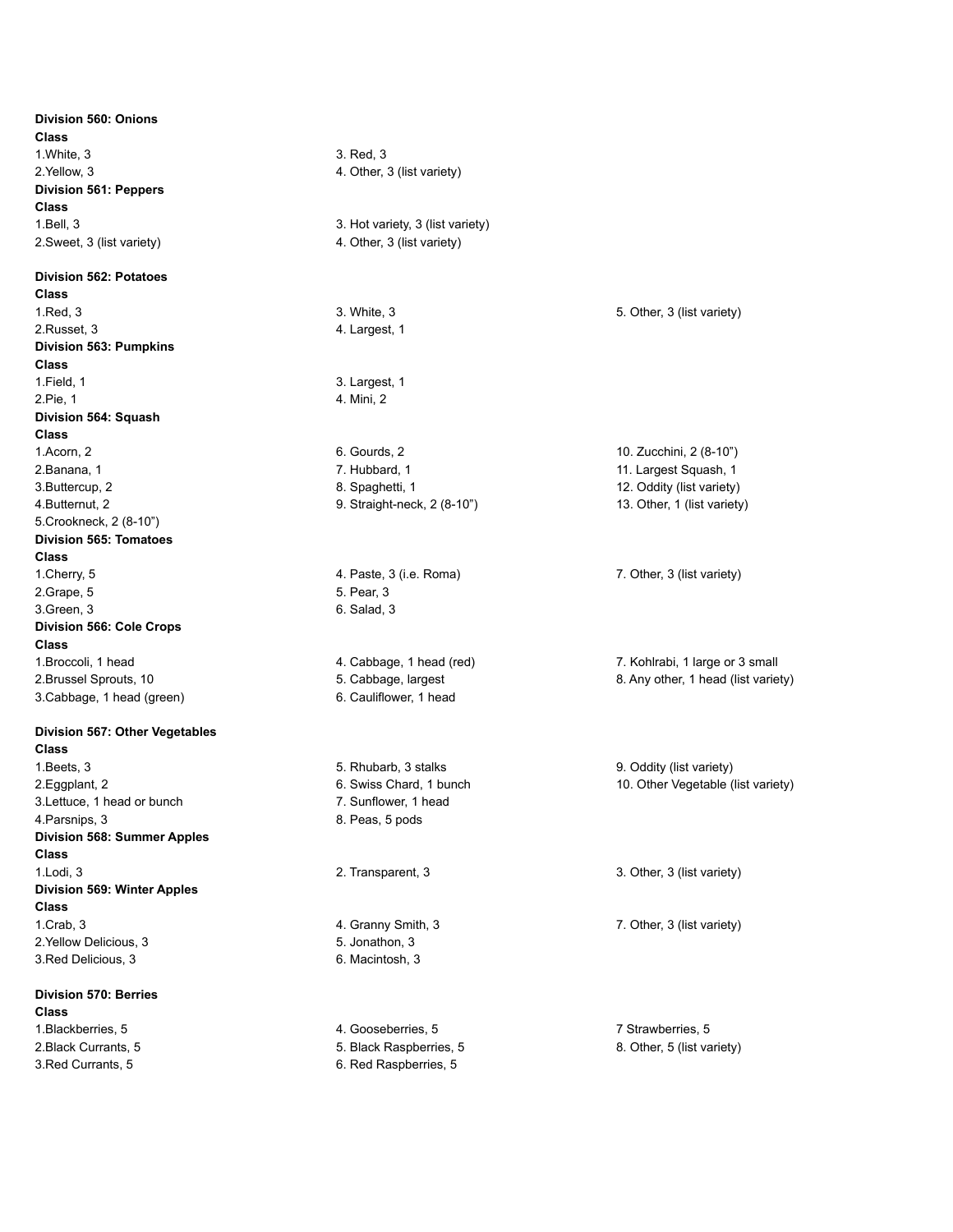| Division 571: Cherries                      |                                       |                                   |
|---------------------------------------------|---------------------------------------|-----------------------------------|
| <b>Class</b>                                |                                       |                                   |
| 1.Bush, 10                                  | 2. Sour, 10                           | 3. Other, 10 (list variety)       |
| <b>Division 572: Melons</b>                 |                                       |                                   |
| <b>Class</b>                                |                                       |                                   |
| 1. Cantaloupe, 1                            | 3. Honeydew, 1                        |                                   |
| 2. Watermelon, 1                            | 4. Other, 1 (list variety)            |                                   |
| Division 573: Other Fruits                  |                                       |                                   |
| <b>Class</b>                                |                                       |                                   |
| 1. Apricots, 5                              | 4. Peaches, 3                         | 7. Other Fruit, 3 (list variety)  |
| 2. Grapes, 1 bunch                          | 5. Pears, 3                           | 8. Potted Fruit (i.e. lemon tree) |
| 3. Nectarines, 3                            | 6. Plums, 3                           |                                   |
| Division 574: Nuts                          |                                       |                                   |
| Class                                       |                                       |                                   |
| 1. Any variety, 5                           |                                       |                                   |
|                                             | <b>DEPARTMENT: CROPS- YOUTH</b>       |                                   |
| Division 575: Youth Crops (6-12 years old)  |                                       |                                   |
| <b>Class</b>                                |                                       |                                   |
| 1. Grain, any variety, 1 quart              | 3. Potatoes, any variety, 3           | 5. Largest Potato, 1              |
| 2. Pulse, any variety, 1 quart              | 4. Largest Beet, 1                    | 6. Other, 3 (list variety)        |
| Division 576: Youth Crops (13-18 years old) |                                       |                                   |
| <b>Class</b>                                |                                       |                                   |
| 1. Grain, any variety, 1 quart              | 3. Potatoes, any variety, 3           | 5. Largest Potato, 1              |
| 2. Pulse, any variety, 1 quart              | 4. Largest Beet, 1                    | 6. Other, 3 (list variety)        |
|                                             | <b>DEPARTMENT: CROPS-ADULT</b>        |                                   |
| Division 577: Grains                        |                                       |                                   |
| Class                                       |                                       |                                   |
| 1. Barley, 1 quart                          | 3. Oats, 1 quart                      | 5. Sheaves, 2 inches at neck      |
| 2. Corn, 1 quart                            | 4. Wheat, 1 quart                     |                                   |
| Division 578: Pulse                         |                                       |                                   |
| Class                                       |                                       |                                   |
| 1. Dry peas, any variety, 1 quart           | 2. Dry beans, any variety, 1 quart    |                                   |
| <b>Division 579: Potatoes</b>               |                                       |                                   |
| <b>Class</b>                                |                                       |                                   |
| 1. Russets, 3                               | 4. Norchip, 3                         | 7. Largest, 1                     |
| 2.Norkota, 3                                | 5. Red, 3                             | 8. Other, 3 (list variety)        |
| 3. Norgold, 3                               | 6. Fingerling, can be mixed colors, 5 |                                   |
| Division 580: Other Crops                   |                                       |                                   |
| <b>Class</b>                                |                                       |                                   |
| 1. Alfalfa, 1 flake                         | 3. Largest beet, 1                    |                                   |
| 2. Sugar beets, 3                           | 4. Other (list variety)               |                                   |

## **DEPARTMENT: QUILTING**

Superintendent: Jane Hiss 670-3575

Exhibitor tags should be attached to each quilt article.

1.Quilt must be product of the exhibitor.

2.If you have a pieced item that you want judged only for the piece work, please enter in other classification for the size the item is. 3. General rules and regulations of the Fair as found elsewhere in the fair book will apply in the Quilting Department.

#### **QUILTING STANDARDS:**

1.Quilts should reflect the combination of art and sewing. A quilt should be durable; seams should be firm and even.

2.Workmanship of quilt top should be neat and precise.

3.Pieced blocks or shapes should be cut accurately and stitched so joinings are accurate. Cut fabrics on grain, do not stretch fabric when piecing.

4.Thread color should match or enhance the design.

5.Stitches should not be so tight they cause the background to pucker.

6.Filling should be smooth and evenly distributed throughout the quilt, to the edges, and into corners.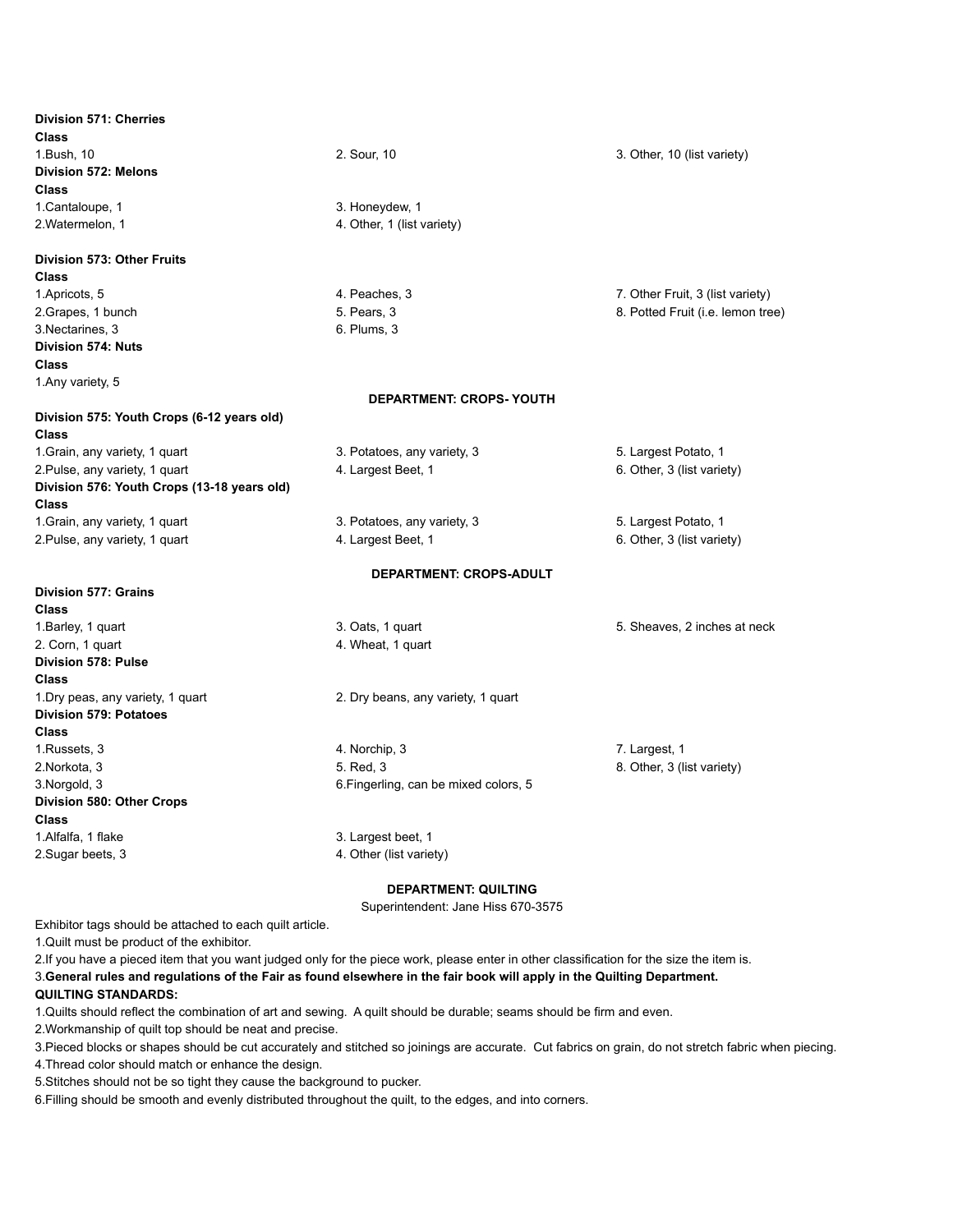7.Quilting stitches should be integrated with other surface designs and even in length, uniform and neat and appropriate distance apart for the batting used. Quilt pattern marking should not show on the finished quilt.

8.Binding should be done with neat, even, inconspicuous stitches in matching thread.

9.Edges should be straight. Square corners should be mitered or at least square; rounded corners should not have tucks in the binding.

10.Quality of materials and security of attachment are related to the end use of the article.

11.Pieces should be cut accurately with adequate seam allowance. If edges are turned, they should be turned evenly and stitched to the background.

12.The thread or yarn should be suitable for the type and weight of fabric.

13.Neither the background material nor the applied pieces should be puckered or stretched.

14.Knots, thread ends, and carried thread or yarn should not appear on the wrong side of work.

| Width x Length | <b>Mattress Size</b> |
|----------------|----------------------|
| Baby Crib      | 27"x52"              |
| Twin           | 39"x75"              |
| Full/Double    | 54"x75"              |
| Queen          | 60"x80"              |
| King           | 76"x80"              |
| Cal King       | 72"x84"              |
|                |                      |

#### **DEPARTMENT: QUILTING-YOUTH**

## **Division 600: Youth (5-6 years old) Class** 1.Any Item **Division 601: Youth (7-12 years old) Class** 1.Machine Appliqued 6. Machine Embroidered 11. Hand Quilted 2. Hand Appliqued 2. Holiday 2. Holiday 2. Holiday 2. Holiday 2. Holiday 3. Holiday 3. Holiday 3. Holiday 3. Holiday 3. Machine Pieced **8. Photo** 13. Other (list kind) 4.Hand Pieced 9. Tied 5. Hand Embroidered 10. Ragged **Division 602: Youth (13-18 years old) Class** 1.Machine Appliqued 6. Machine Embroidered 11. Hand Quilted 2. Hand Appliqued 2. Holiday 2. Holiday 2. Holiday 2. Holiday 2. Holiday 3. Holiday 3. Holiday 3. Holiday 3. Holiday 3. Machine Pieced **8. Photo** 13. Other (list kind) 4.Hand Pieced 9. Tied 5. Hand Embroidered 10. Ragged

#### **DEPARTMENT: QUILTING- ADULT**

## **Division 603: King- Machine Quilted Class**

1.Machine Pieced/Machine Quilted by someone else 3. Machine Appliqued 7. Holiday 2. Machine Pieced/Machine Quilted by person 4. Machine Embroidered 8. Photo entering the quilt entering the quilt entering the quilt of the state of the state of the state of the state of the state of the state of the state of the state of the state of the state of the state of the state of the st

- 
- 
- 
- 6. Hand Embroided
- 
- 
- 

**Division 604: Queen- Machine Quilted**

#### **Class**

1.Machine Pieced/Machine Quilted by someone else 3. Machine Appliqued 7. Holiday 2. Machine Pieced/Machine Quilted by person 4. Machine Embroidered 8. Photo entering the quilt entering the quilt entering the quilt state of the state of the state of the state of the state of the state of the state of the state of the state of the state of the state of the state of the state of

# **Division 605: Full- Machine Quilted**

## **Class**

1.Machine Pieced/Machine Quilted by someone else 3. Machine Appliqued 7. Holiday

6. Hand Embroided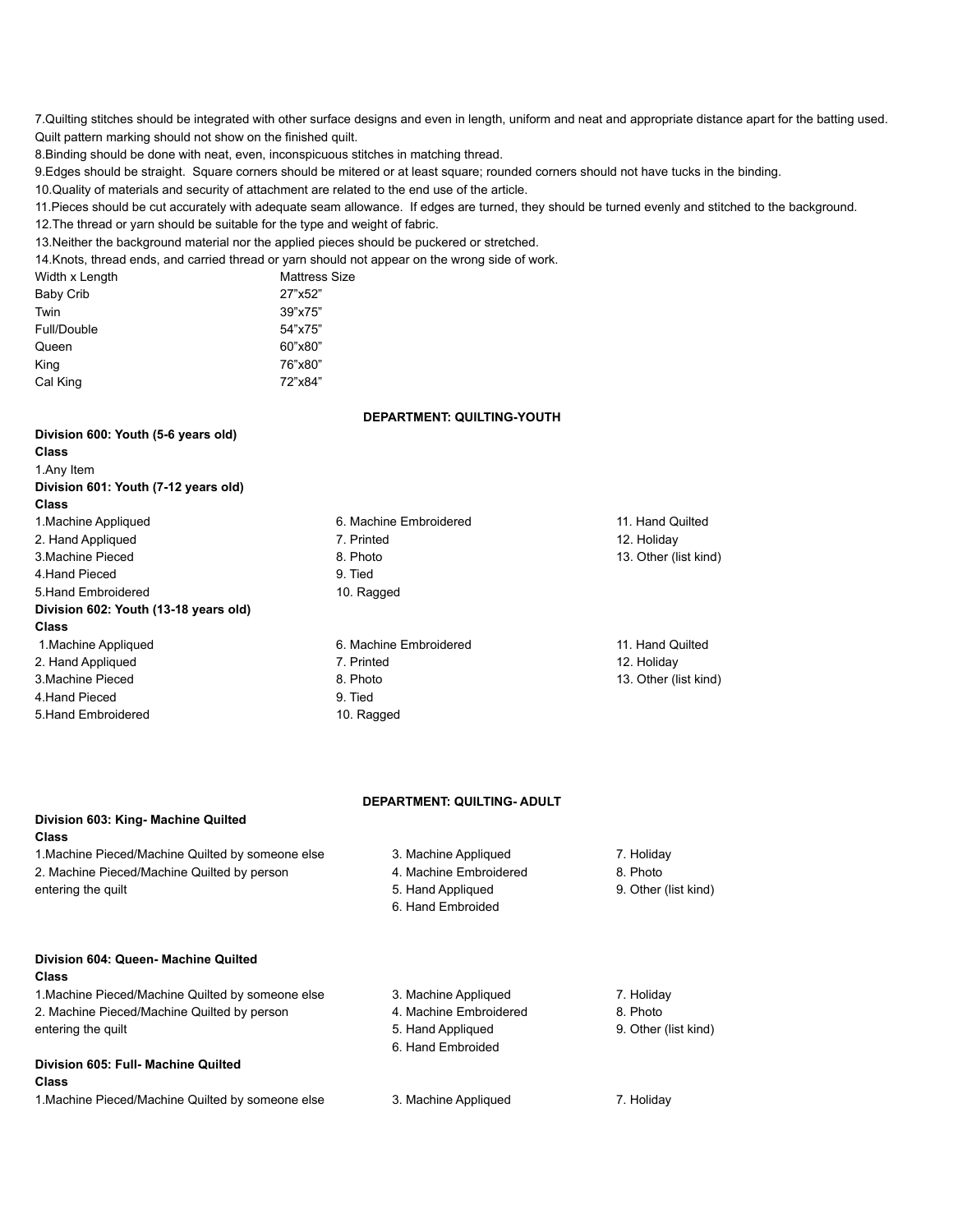| 2. Machine Pieced/Machine Quilted by person                                                                                                          | 4. Machine Embroidered | 8. Photo             |
|------------------------------------------------------------------------------------------------------------------------------------------------------|------------------------|----------------------|
| entering the quilt                                                                                                                                   | 5. Hand Appliqued      | 9. Other (list kind) |
|                                                                                                                                                      | 6. Hand Embroided      |                      |
| Division 606: Twin/Youth Sized- Machine Quilted<br>Class                                                                                             |                        |                      |
| 1. Machine Pieced/Machine Quilted by someone else                                                                                                    | 3. Machine Appliqued   | 7. Holiday           |
| 2. Machine Pieced/Machine Quilted by person                                                                                                          | 4. Machine Embroidered | 8. Photo             |
| entering the quilt                                                                                                                                   | 5. Hand Appliqued      | 9. Other (list kind) |
|                                                                                                                                                      | 6. Hand Embroided      |                      |
| Division 607: Baby/Lap Sized- Machine Quilted<br><b>Class</b>                                                                                        |                        |                      |
| 1. Machine Pieced/Machine Quilted by someone else                                                                                                    | 3. Machine Appliqued   | 7. Holiday           |
| 2. Machine Pieced/Machine Quilted by person                                                                                                          | 4. Machine Embroidered | 8. Photo             |
| entering the quilt                                                                                                                                   | 5. Hand Appliqued      | 9. Other (list kind) |
|                                                                                                                                                      | 6. Hand Embroided      |                      |
| Division 608: Any Hand Quilted Item                                                                                                                  |                        |                      |
| <b>Class</b>                                                                                                                                         |                        |                      |
| 1.King                                                                                                                                               | 3. Full                | 5. Baby/Lap          |
| 2.Queen                                                                                                                                              | 4. Twin/Youth Sized    | 6. Other (list kind) |
| Division 609: Any Ragged or Tied Quilted Item                                                                                                        |                        |                      |
| <b>Class</b>                                                                                                                                         |                        |                      |
| 1.King                                                                                                                                               | 3. Full                | 5. Baby/Lap          |
| 2.Queen                                                                                                                                              | 4. Twin/Youth Sized    | 6. Other (list kind) |
| Division 610: Fair Theme Quilted Item                                                                                                                |                        |                      |
| <b>Class</b>                                                                                                                                         |                        |                      |
| 1. Any Quilted Item, explain how quilt ties into fair theme and attach to quilt.                                                                     |                        |                      |
| Division 611: Wall Hanging/Miscellaneous Quilting                                                                                                    |                        |                      |
| Class                                                                                                                                                |                        |                      |
| 1. Mini 12" or smaller                                                                                                                               | 4. Large 49" plus      | 7. Other (list kind) |
| 2.Small 12" to 36"                                                                                                                                   | 5. Table Runner        |                      |
| 3. Medium 37" to 48"                                                                                                                                 | 6. Holiday             |                      |
| Division 612: Something Old to Something New                                                                                                         |                        |                      |
| This can be an old quilt top recently quilted or old fabric or old clothing recycled and made into something new. Please attach written explanation. |                        |                      |
| Class                                                                                                                                                |                        |                      |

1. Made by Youth 2. Made by Adult

#### **DEPARTMENT: SEWING**

Superintendent: Kathy Barrus 670-7212

1.All exhibit items must be covered with plastic for display. If an exhibitor decides not to cover an item, then he/she must assume full responsibility for soil or damage. Exhibitor tags must be attached directly to the exhibit item.

2. General rules and regulations of the Fair as found elsewhere in the fair book will apply in the Sewing Department.

## **DEPARTMENT: SEWING- YOUTH**

| Division 650: Youth (5-8 years old)   |                    |                      |
|---------------------------------------|--------------------|----------------------|
| <b>Class</b>                          |                    |                      |
| 1.Dress                               | 3. Home Decor Item | 5. Bag or accessory  |
| 2.Skirt                               | 4. Shorts or pants | 6. Other (list kind) |
| Division 651: Youth (9-13 years old)  |                    |                      |
| <b>Class</b>                          |                    |                      |
| 1.Dress                               | 3. Home Decor Item | 5. Bag or accessory  |
| 2.Skirt                               | 4. Shorts or pants | 6. Other (list kind) |
| Division 652: Youth (14-18 years old) |                    |                      |
| <b>Class</b>                          |                    |                      |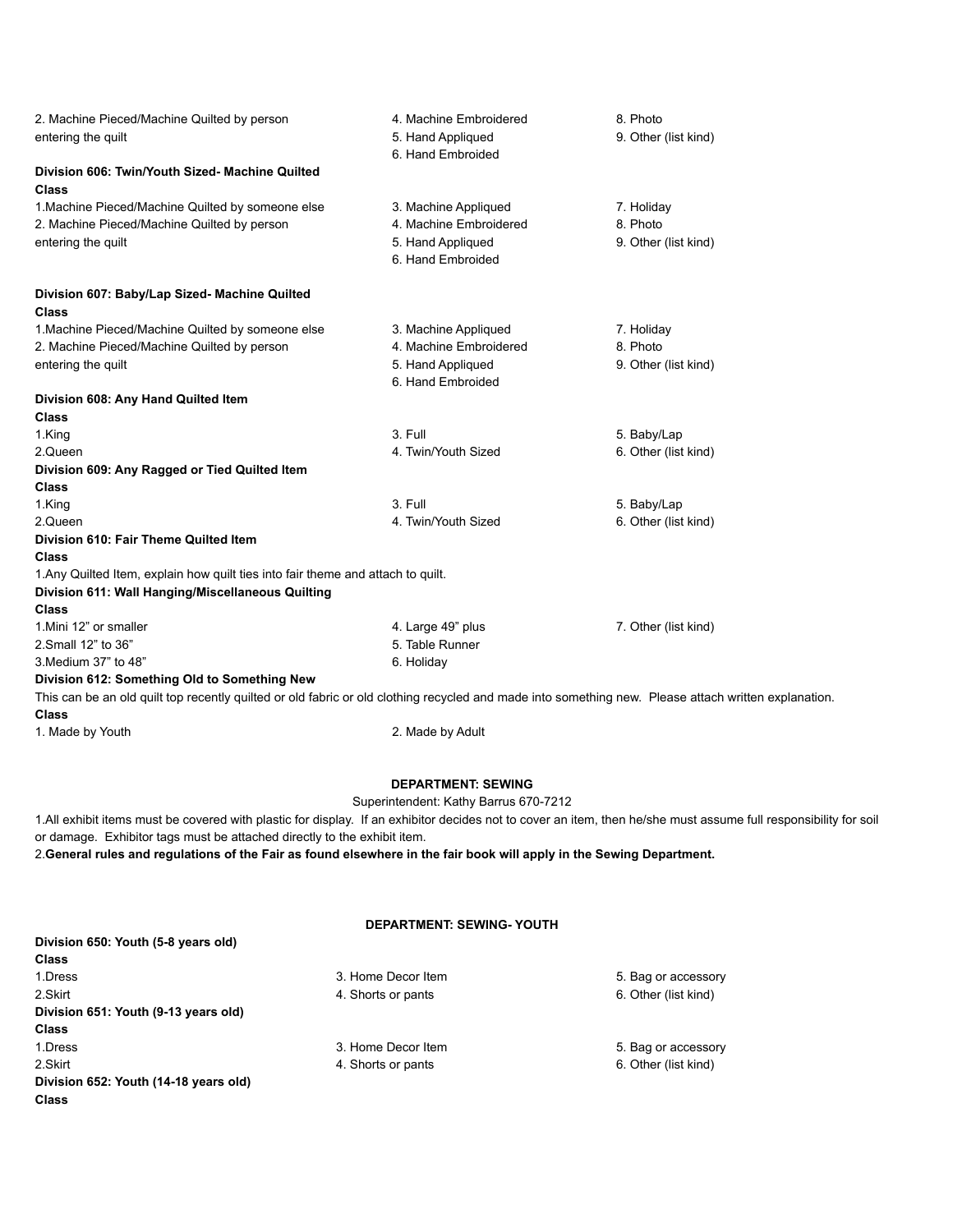| 1.Dress                                      | 3. Home Decor Item                                                                                                                  | 5. Bag or accessory                     |
|----------------------------------------------|-------------------------------------------------------------------------------------------------------------------------------------|-----------------------------------------|
| 2.Skirt                                      | 4. Shorts or pants                                                                                                                  | 6. Other (list kind)                    |
|                                              |                                                                                                                                     |                                         |
|                                              | <b>DEPARTMENT: SEWING- ADULT</b>                                                                                                    |                                         |
| Division 653: Adult Clothing<br>Class        |                                                                                                                                     |                                         |
| 1. Apron, Plain or Fancy                     | 5. Skirt                                                                                                                            | 9. Hand Embellished Item                |
| 2.Blouse/Shirt                               | 6. Suit                                                                                                                             | 10. Other (list kind)                   |
| 3.Dress                                      | 7. Outerwear                                                                                                                        |                                         |
| 4. Spec. Occasion Dress (i.e. Prom/Bridal)   | 8. Costume                                                                                                                          |                                         |
| Division 654: Children's Clothing            |                                                                                                                                     |                                         |
| <b>Class</b>                                 |                                                                                                                                     |                                         |
| 1. Blouse/Shirt                              | 4. Skirt                                                                                                                            | 7. Costumes                             |
| 2. Special Occasion Dress (up to 12 yrs old) | 5. Pants/Shorts/Sportswear                                                                                                          | 8. Hand Embellished Item                |
| 3.Dress (up to size 12)                      | 6. Pajamas/Nightgowns                                                                                                               | 9. Other (list kind)                    |
| <b>Division 655: Miscellaneous</b>           |                                                                                                                                     |                                         |
| <b>Class</b>                                 |                                                                                                                                     |                                         |
| 1. Doll Clothes                              | 3. Wallet                                                                                                                           | 5. Large Item over 12 inches            |
| 2.Hand Bag                                   | 4. Small Item under 12 inches                                                                                                       |                                         |
| Division 656: Home Decor                     |                                                                                                                                     |                                         |
| <b>Class</b>                                 |                                                                                                                                     |                                         |
| 1.Pillows                                    | 3. Drapes (submit pictures w/story)                                                                                                 | 5. Tablecloths/runner                   |
| 2. Sewn and Decorated Pillows                | 4. Bedding (i.e. coverlet, duvet)                                                                                                   | 6. Any item sewn for the home           |
| Division 657: Repurposed Item                |                                                                                                                                     |                                         |
| Class                                        | Exhibits need a picture showing what it was before and a written statement of how much it cost to redo and attached to the project. |                                         |
| 1. Miscellaneous Clothing                    | 2. Miscellaneous Home Decor Item                                                                                                    |                                         |
|                                              |                                                                                                                                     |                                         |
|                                              | DEPARTMENT: WOOD/LEATHER/METAL WORK                                                                                                 |                                         |
|                                              | Superintendent: Jimmie Flowers 878-5450                                                                                             |                                         |
|                                              | General rules and regulations of the Fair as found elsewhere in the fair book will apply in the Wood/Leather/Metal Work             |                                         |
|                                              | Department: Wood/Leather/Metal-Youth                                                                                                |                                         |
| Division 700: Woodworking                    |                                                                                                                                     |                                         |
| <b>Class</b>                                 |                                                                                                                                     |                                         |
| 1.5-8 years old- 12 x 12 or smaller          | 3. 9-13 years old- 12 x 12 or smaller                                                                                               | 5. 14-18 years old- 12 x 12 or smaller  |
| 2.5-8 years old- larger than 12 x 12         | 4. 9-13 years old- larger than 12 x 12                                                                                              | 6. 14-18 years old- larger than 12 x 12 |
|                                              |                                                                                                                                     |                                         |
| Division 701: Leatherwork                    |                                                                                                                                     |                                         |
| <b>Class</b>                                 |                                                                                                                                     |                                         |
| 1.5-8 years old- less than 10 in             | 4. 9-13 years old- less than 10 in                                                                                                  | 7. 14-18 years old- less than 10 in     |
| 2.5-8 years old- 10-24 inches                | 5. 9-13 years old- 10-24 inches                                                                                                     | 8. 14-18 years old- 10-24 inches        |
| 3.5-8 years old- larger than 24 in           | 6. 9-13 years old- larger than 24 in                                                                                                | 9. 14-18 years old- larger than 24 in   |
| Division 702: Metalwork                      |                                                                                                                                     |                                         |
| <b>Class</b>                                 |                                                                                                                                     |                                         |
| 1.5-8 years old- less than 10 in             | 4. 9-13 years old- less than 10 in                                                                                                  | 7. 14-18 years old- less than 10 in     |
| 2.5-8 years old- 10-24 inches                | 5. 9-13 years old- 10-24 inches                                                                                                     | 8. 14-18 years old- 10-24 inches        |
| 3.5-8 years old- larger than 24 in           | 6. 9-13 years old- larger than 24 in                                                                                                | 9. 14-18 years old- larger than 24 in   |
|                                              | DEPARTMENT: WOOD/LEATHER/METAL-ADULT                                                                                                |                                         |
| Division 703: Woodworking                    |                                                                                                                                     |                                         |
| Cass                                         |                                                                                                                                     |                                         |
| 1. Wooden Dolls and Teddy Bears              | 6. Walking Sticks                                                                                                                   | 11.Small Furniture- under 36 in         |
| 2. Other Toys (excludes Dolls & Teddy        | 7. Wood Burning (how the wood                                                                                                       | 12. Large Furniture- larger than 36 in  |
| Bears)                                       | burning was achieved)                                                                                                               | 13. Wood Puzzles                        |
| 3.Scroll Saw                                 | 8. Animals                                                                                                                          | 14. Pallet Wood Item                    |